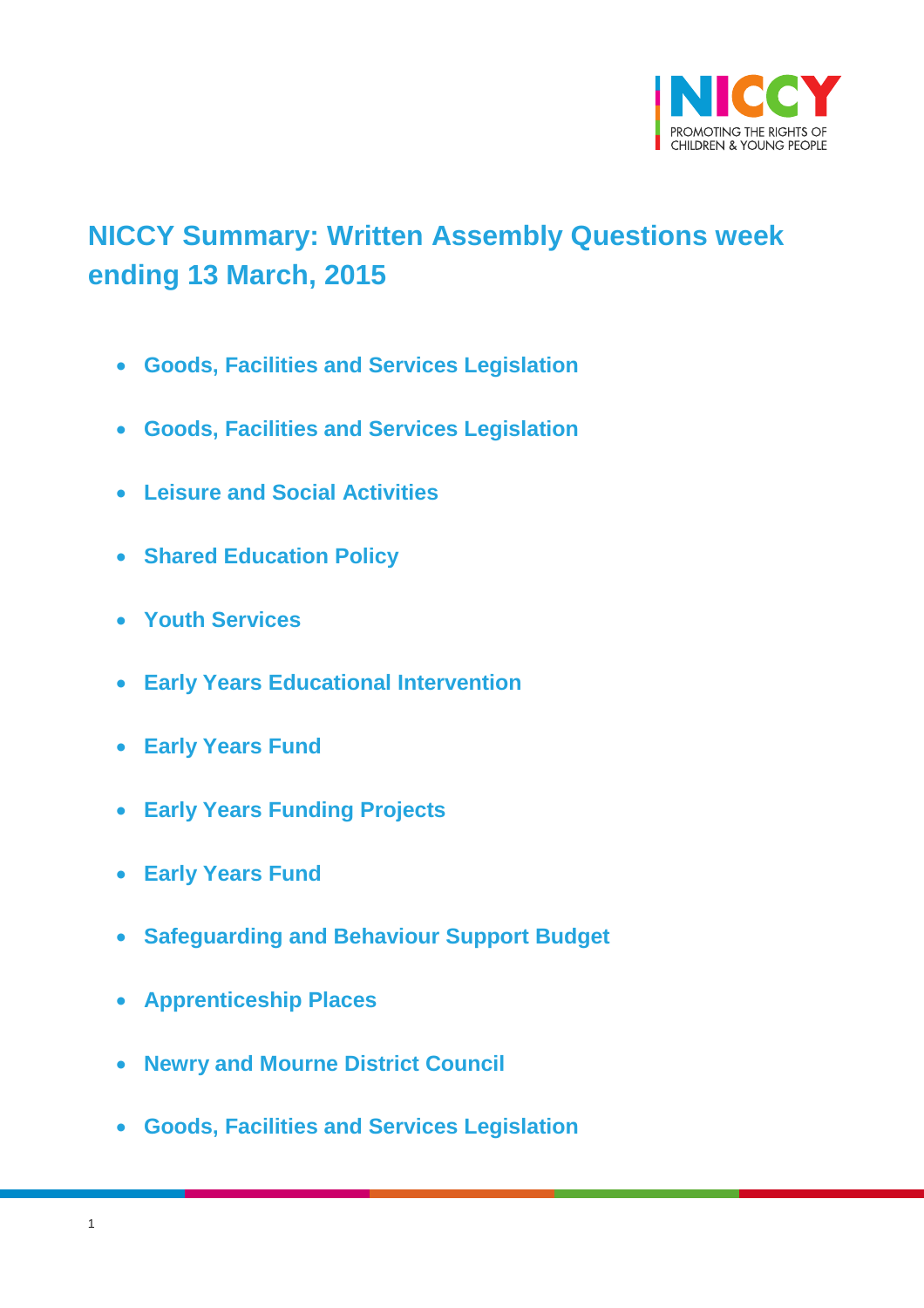

- **[Drug Rehabilitation Treatment](#page-19-0)**
- **[Drug and Alcohol Addiction Treatment](#page-19-1)**
- **[Drug and Alcohol Addictions Contractual Reviews](#page-20-0)**
- **[Drug Rehabilitation Best Practice](#page-21-0)**
- **[Drug Rehabilitation Facilities](#page-22-0)**
- **[Age of Criminal Responsibility](#page-23-0)**
- **[Welfare Reform](#page-24-0)**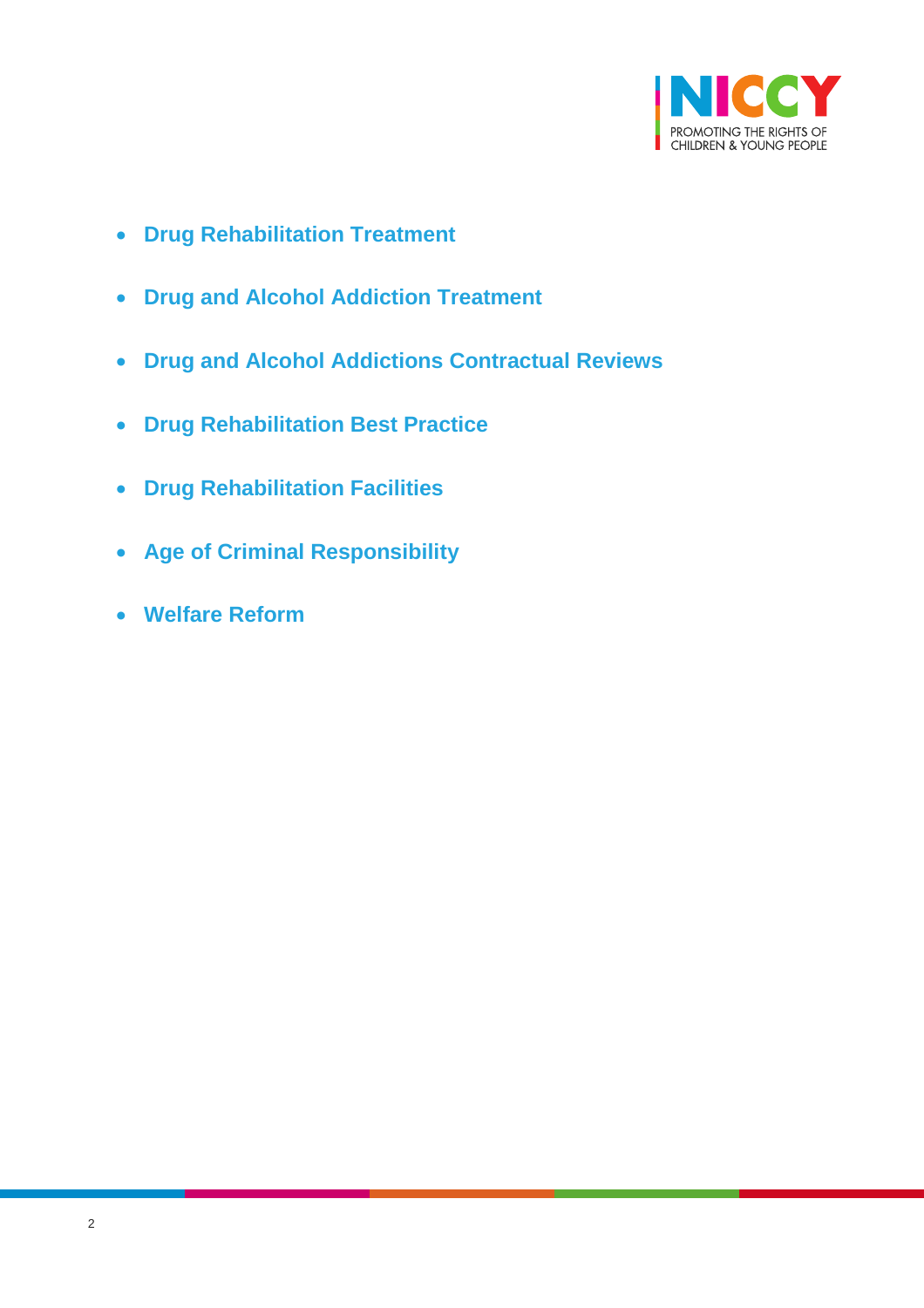

# **Office of First and Deputy First Minister**

### <span id="page-2-0"></span>**Goods, Facilities and Services Legislation**

**Steven Agnew (GPNI - North Down) -** To ask the First Minister and deputy First Minister to detail the groups that will be (a) included; and (b) excluded from goods, facilities and services legislation; and whether the legislation will be subject to Equality Impact Assessment for all Section 75 categories.

**Mr P Robinson and Mr M McGuinness:** We made a Written Ministerial Statement to the Assembly on 19 February 2015 announcing our decision to take forward proposals to prohibit unfair age discrimination against people aged 16 and over by those providing goods, facilities and services. We want to make sure that the proposed new legislation prohibits only harmful or unjustifiable age discrimination. As a consequence, the proposed new law will allow for differences in treatment for different age groups protecting a number of age based practices. Our consultation document will set out those age-based practices for which we believe exceptions from the prohibition on age discrimination may be warranted. The proposed legislation will be subject to an Equality Impact Assessment across all Section 75 categories. **(13th March)**

### [Back to Top](#page-0-0)

### <span id="page-2-1"></span>**Goods, Facilities and Services Legislation**

**Mr Colum Eastwood (SDLP - Foyle) -** To ask the First Minister and deputy First Minister whether age discrimination legislation relating to goods, facilities and services will be developed within the current mandate.

**Mr P Robinson and Mr M McGuinness:** We made a written Ministerial Statement to the Assembly on 19 February 2015 announcing our decision to take forward proposals to prohibit unfair age discrimination by those providing goods, facilities and services. The next step is to bring forward a consultation document setting out our proposals. Once the consultation is complete and a policy agreed, we will then consider all the options available to us for bringing this legislation before the Assembly. **(13th March)**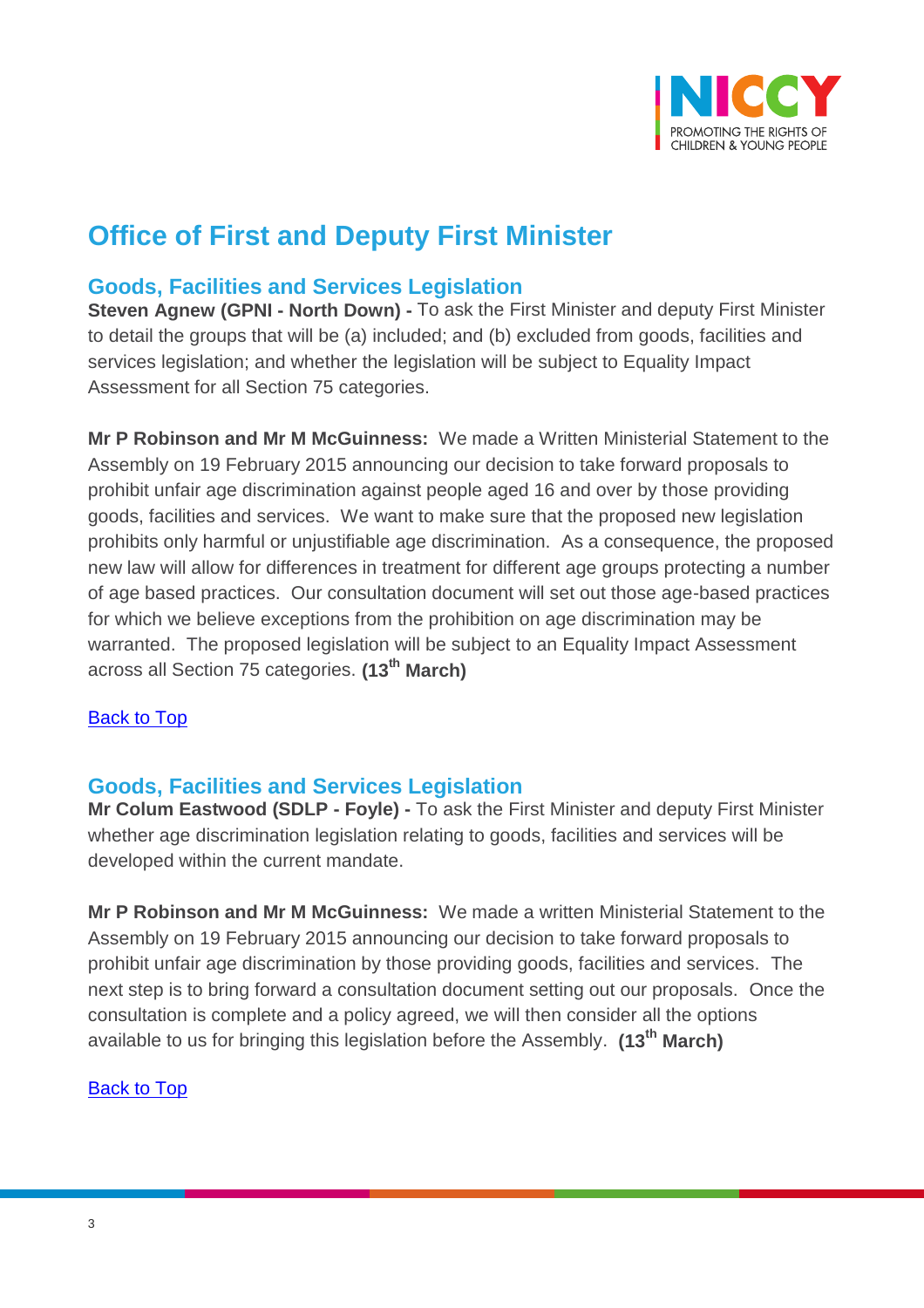

# **Department of Culture Arts and Leisure**

### <span id="page-3-0"></span>**Leisure and Social Activities**

**Ms Claire Sugden (Ind – East Londonderry) -** To ask the Minister of Culture, Arts and Leisure to detail the provision for low cost or free leisure and social activities which meet the needs of disabled children from low income families.

**Ms C Ní Chuilín (Minister of Culture, Arts and Leisure):** There are a wide range of leisure and social activities supported by my Department that are available to disabled children from low income families.

The Libraries NI network provides accessible buildings with lifts, disabled toilets etc and provides a range of activities which are open to all children, regardless of disability including Rhythm and Rhyme for pre-school children/ families, Storytime, Craft sessions and special events such as author readings.

Library membership is free and provides all children with access to a wide range of age appropriate books and other material. Libraries provide material from Clear Vision and Access to Books, specifically aimed at children with a visual impairment and material from Barrington Stoke which is specifically aimed at children with dyslexia. Audio book and eBooks are also widely used by children with disabilities.

National Museums provides free entry for people with disabilities and their carers to the Ulster Folk & Transport Museum and the Ulster American Folk Park. During April 2014- January 2015, over 4,500 people with disabilities and carers visited the two museums. Admission to the Ulster Museum is free for all.

Arts Council supports the core costs for several Arts & Disability organisations which provide activities for young people with disabilities. These include;

- Drake Music provides access to music for people with disabilities using state of the art instruments. The organisation aims to provide free music programmes for children and young adults with disabilities as part of its 15/16 programme.
- Open Arts provides arts activities for disabled people, including young people, in music, visual arts, drama and creative writing. The organisation is working on a 'Youth Development' programme and has a partnership with disability organisations such as Angel Eyes and Autism NI.
- Replay Theatre Company provides children an opportunity to experience live theatre and the arts. Replay's 'Up' production focuses on young audiences with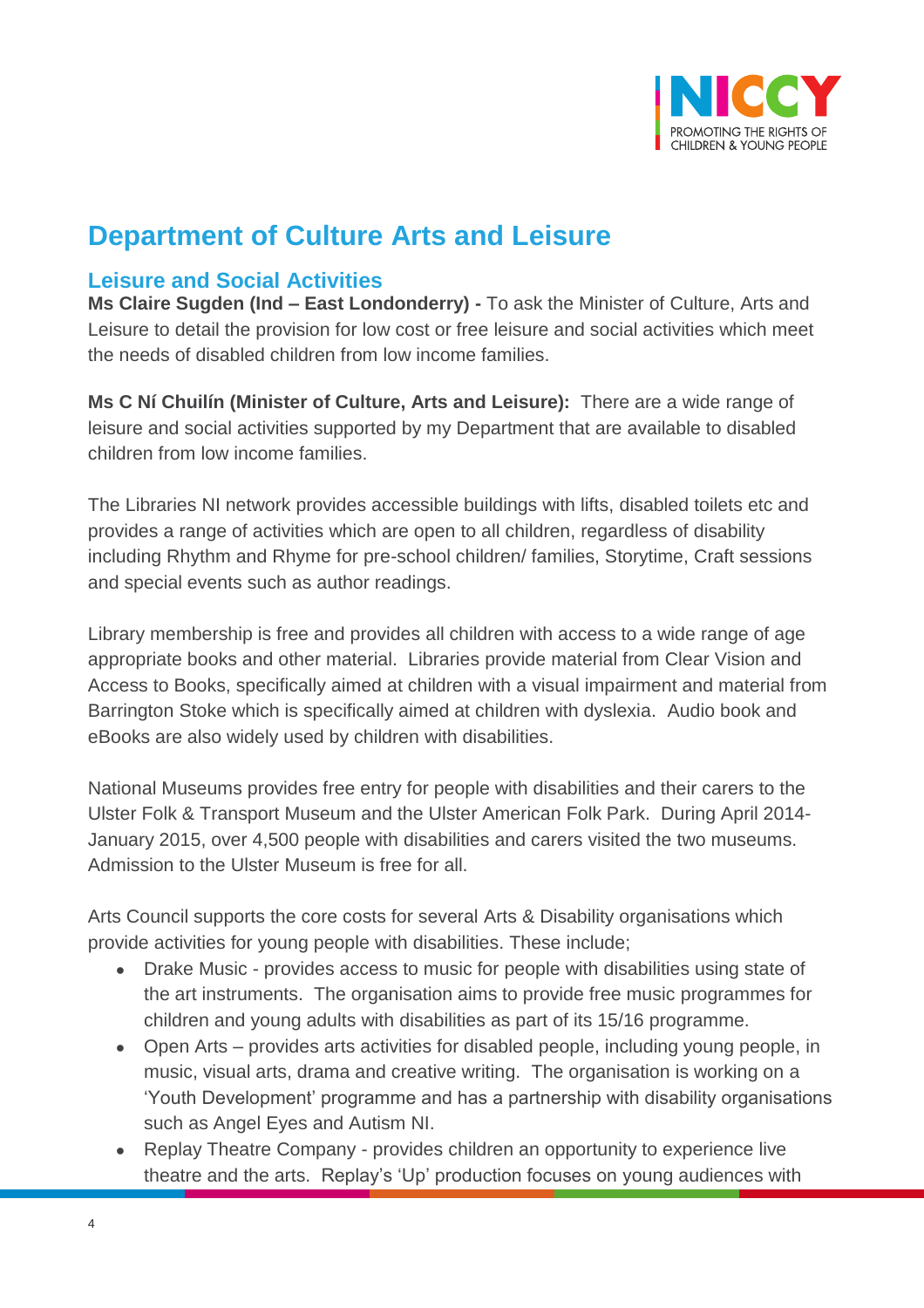

Profound and Multiple Learning Difficulties (PMLD).

- Streetwise Community Circus aims to make circus skills accessible to all communities and individuals. Streetwise has a focus on working with young people with disabilities and has established an annual 'Circus Summer School'.
- Kids in Control this theatre company 'values children and young people of all backgrounds and abilities, without discrimination'. The organisation runs inclusive theatre projects and has an established apprenticeship programme for young adults with disabilities.

Under the Recreation and Youth Service (NI) Order 1986, the provision of leisure services, including facilities for people with disabilities, rests in the first instance, with District Councils. However, Sport NI supports a range of interventions for people with a disability to participate in sport. These include:

- Provision of a range of pan-disability activities and opportunities through Sport NI's Disability Mainstreaming Policy delivered by Disability Sport NI;
- An annual programme of activities delivered by Special Olympics Ireland for athletes with learning/intellectual disabilities benefitting approximately 1,700 individuals;
- Delivery of the Active Communities programme in partnership with 11 District Council consortia (benefitting approximately 12,000 people with a disability);
- In 2014/15, Sport NI invested with a variety of groups to provide free/low-cost opportunities for people with a disability to participate in sport through its small grants programme. These included groups such as Ulster Deaf Sports Council, NI Blindsport Network, Autism Initiative NI and the Coleraine & District Riding for the Disabled Association, amongst others.

Foras na Gaeilge runs a range of funding schemes which are openly advertised and available to all. When funding Campaí Samhraidh (Summer Camps) and Imeachtaí Óige (Youth Events) fees charged are monitored to ensure that these are not a barrier to participation.

The Ulster Scots Agency provides summer schemes in special schools which provide insight into Ulster Scots language, music and dance. These have taken place in Strabane, Fermanagh and Derry. Ulster Scots Music and dance schemes are also open to everyone including disabled children.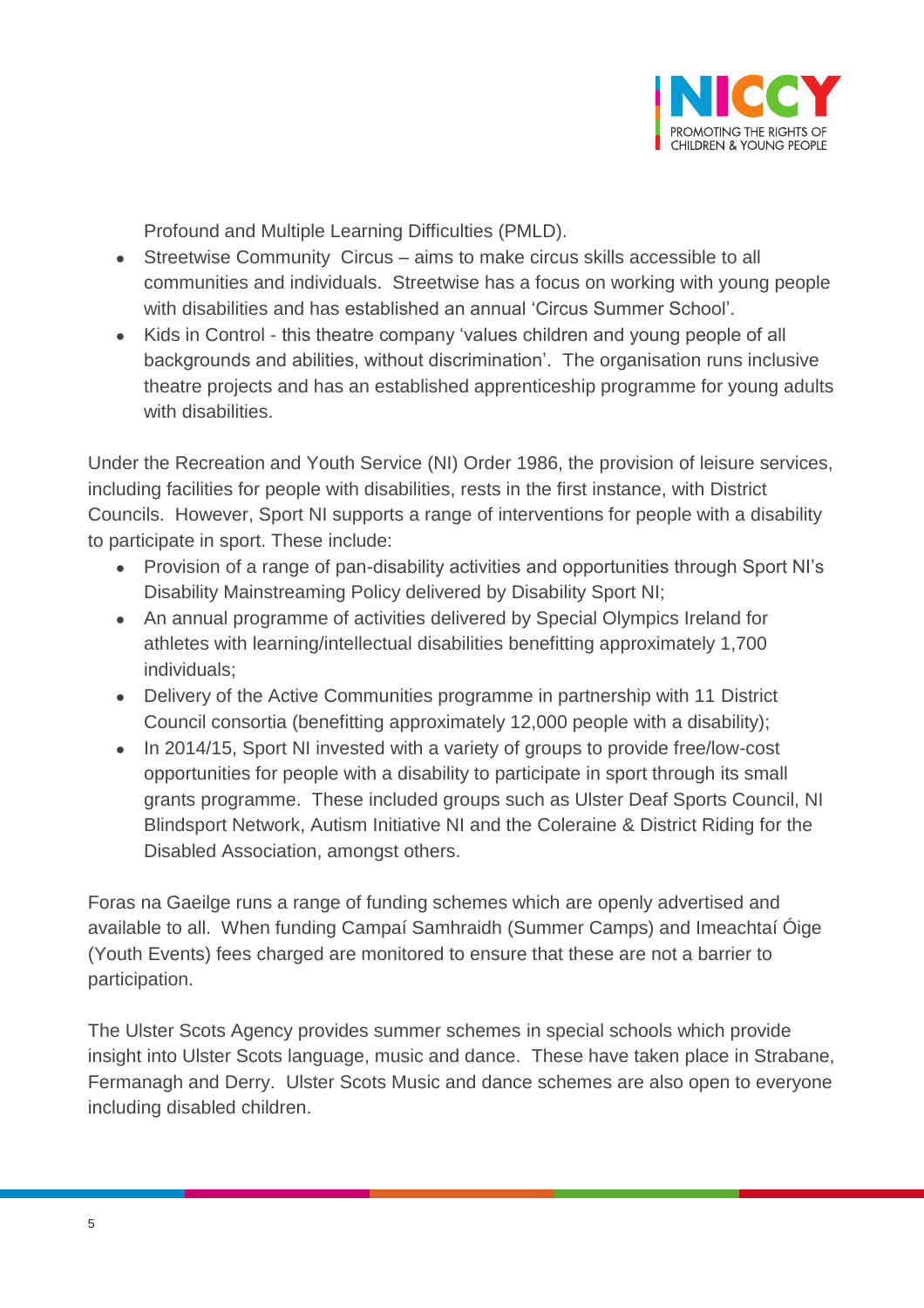

Waterways Ireland provides opportunities for children with disabilities and those from low income families to access and use outdoor recreational facilities. All mooring facilities and amenity areas are designed in accordance with both universal design standards and its Access for Disabled Persons Policy and Procedures. **(10th March)**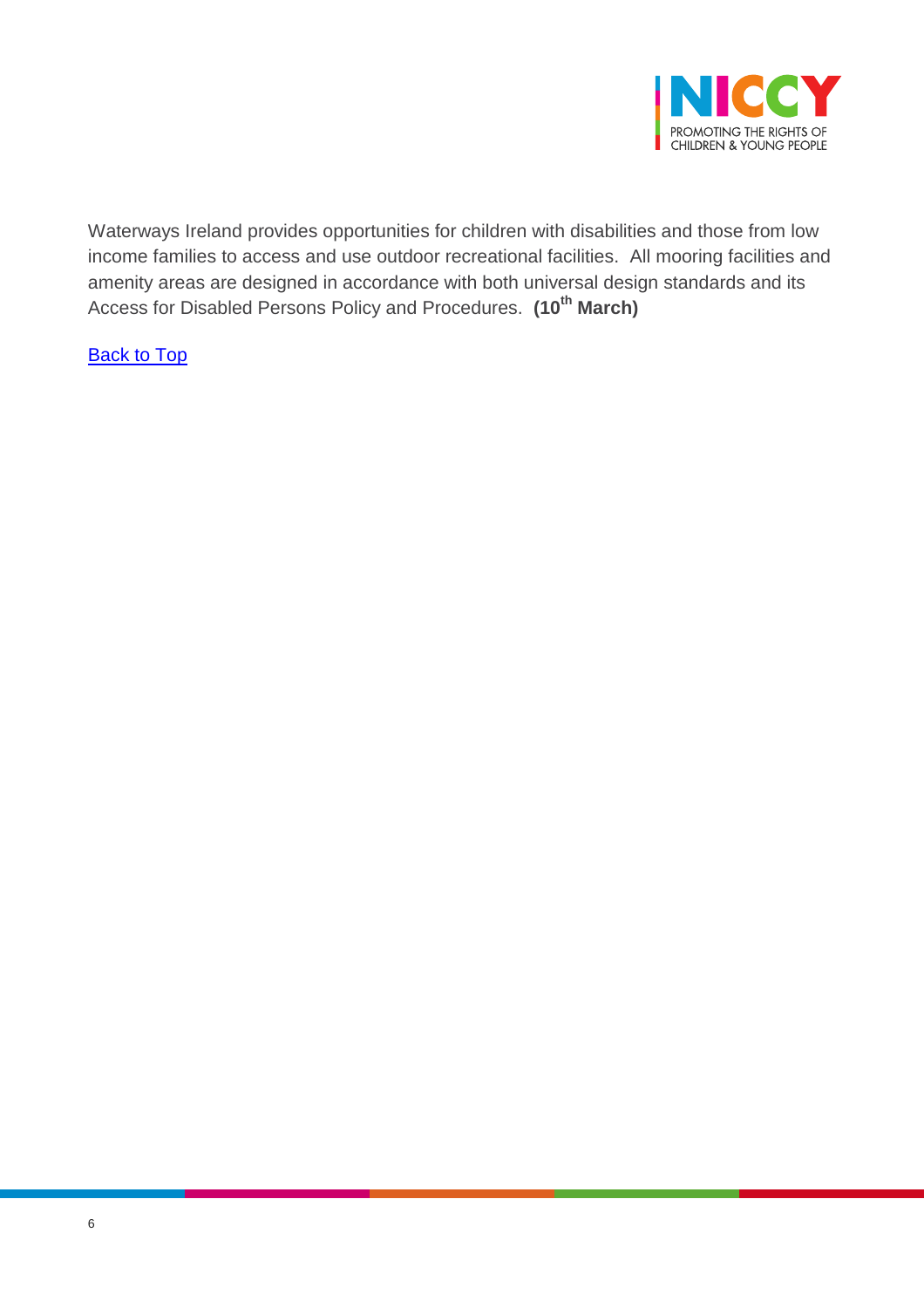

# **Department of Education**

## <span id="page-6-0"></span>**Shared Education Policy**

**Mr Steven Agnew (GPNI – North Down) -** To ask the Minister of Education whether the introduction of a shared education policy and a legal definition is his starting point for a single education system.

**Mr J O'Dowd (Minister of Education):** The introduction of a shared education policy and legal definition is in line with the Executive's commitment to advance shared education. It will ensure a more integrated approach to educating children and young people from different communities together and build on the rich diversity which is a strength of our education system. **(10th March)**

#### **[Back to Top](#page-0-0)**

### <span id="page-6-1"></span>**Youth Services**

**Mr Danny Kinahan (UUP – South Antrim) -** To ask the Minister of Education, in light of his statement of 19 January 2015 on the restoration of £2 million to Education and Library Board youth services for the 2015/16 budget, what impact is anticipated on the voluntary youth sector.

**Mr J O'Dowd (Minister of Education):** Decisions on the allocation of the Education Authority's youth service budget, including provision of funding to voluntary youth sector groups and organisations, is an operational matter for the Education Authority.

Future funding of youth services by the Education Authority and the Youth Council will be in line with the Regional Youth Development Plan and Priorities for Youth, and, within the resources available. **(10th March)**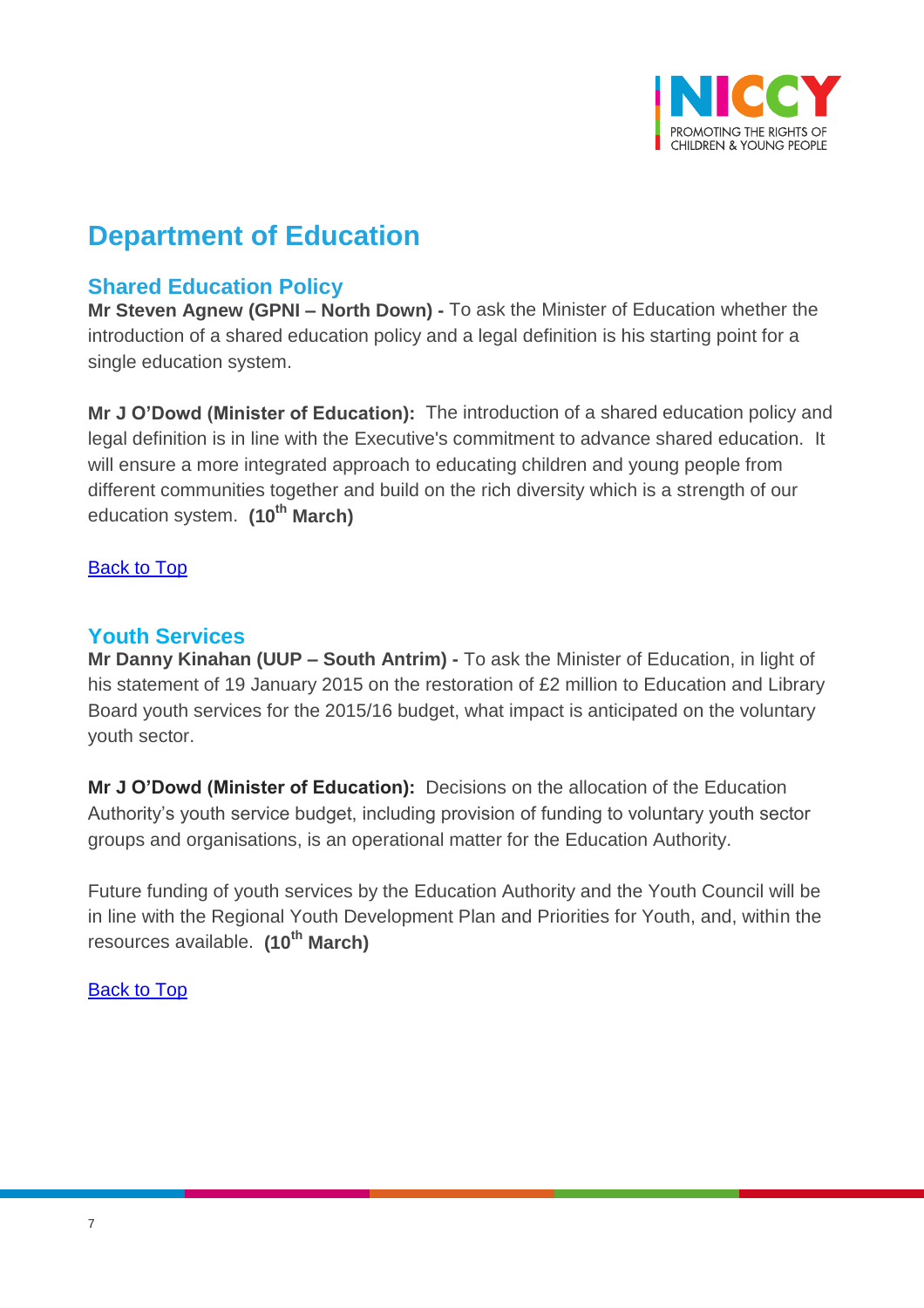

# <span id="page-7-0"></span>**Early Years Educational Intervention**

**Mr Peter Weir (DUP – North Down) -** To ask the Minister of Education what schemes or funding streams are available through his Department to assist with early years educational intervention.

**Mr J O'Dowd (Minister of Education):** The following schemes or funding streams are currently available through the Department of Education to assist with early year's educational intervention:

- Pre-School Education Programme
- Sure Start Programme
- Early Years Fund
- Toybox
- Extended Services for non statutory pre-school providers
- Support Services for Irish-medium Pre-School Education providers
- SEN Early Years Interim Capacity Building

**(12th March)**

[Back to Top](#page-0-0)

### <span id="page-7-1"></span>**Early Years Fund**

**Ms Claire Sugden (Ind – East Londonderry) -** To ask the Minister of Education to outline the immediate impact on the most vulnerable in society of the announcement that the Early Years Fund is to be reduced by over two thirds in the financial year 2015/16.

**Mr J O'Dowd (Minister of Education):** I have ensured that budget is available in 2015/16 to enable all recipient groups to receive continued funding to the end of the current academic year i.e. 31 August 2015. There will therefore be no immediate impact on the recipients of the DE Early Years Fund which is administered by Early Years – the Organisation for young people (EYO) on behalf of the Department.

The Fund was originally established in 2004 to help sustain certain early childhood services in areas of greatest need which were facing funding difficulties when Peace II funding ended. It has effectively remained as a "closed" Fund since then to applicants that were in areas of greatest need at that time.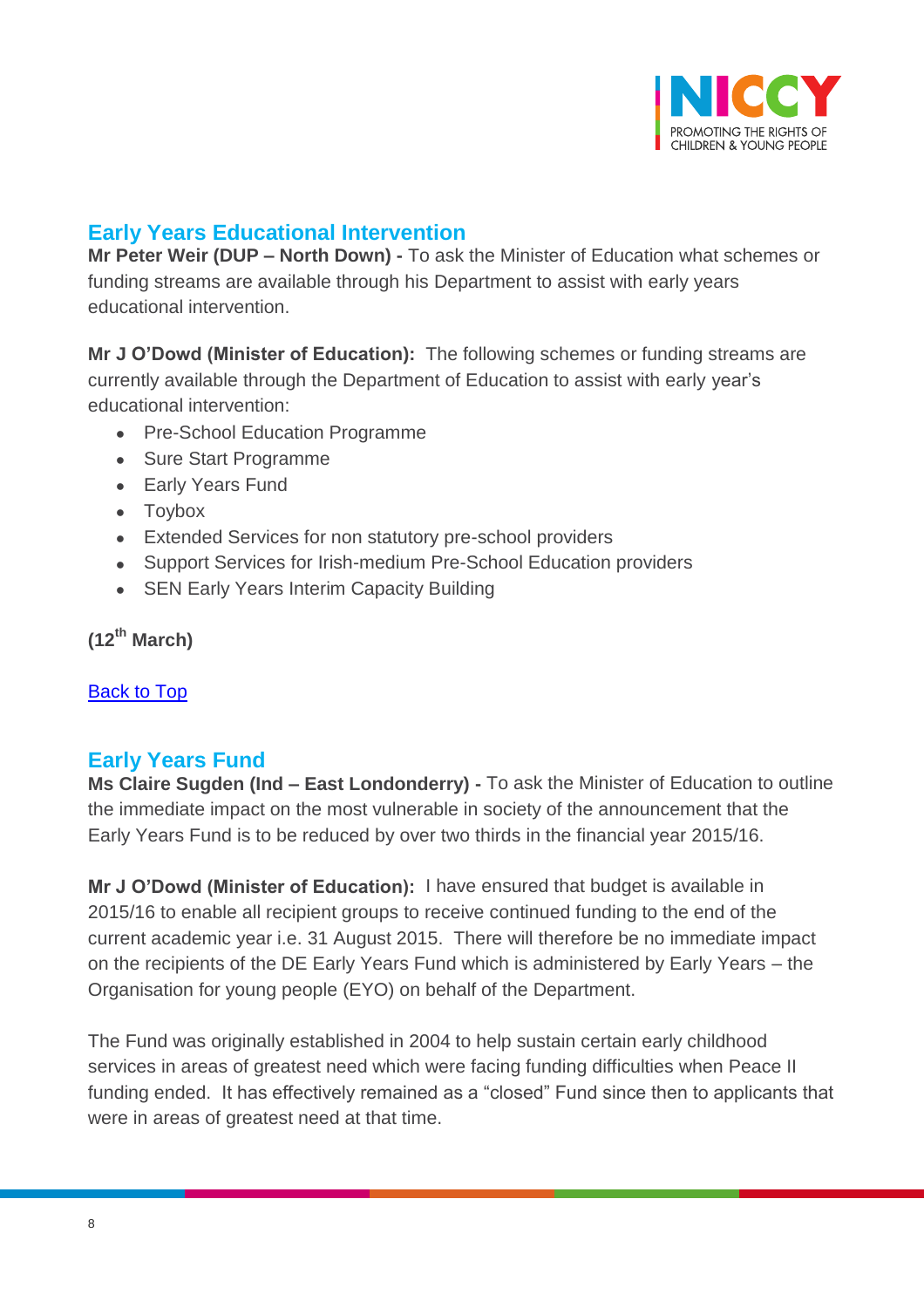

I will continue to review my budget to establish if a fund can continue beyond 31 August 2015. However any such fund will have to be open to all and reflect the policy priorities of DE. **(13th March)**

### [Back to Top](#page-0-0)

## <span id="page-8-0"></span>**Early Years Funding Projects**

**Mr Sammy Wilson (DUP – East Antrim) -** To ask the Minister of Education to list all of the Early Years funding projects, and their location, that will have their funding cut from 31 March 2015.

**Mr J O'Dowd (Minister of Education):** None of the recipient groups of the DE Early Years Fund will have funding cut from 31 March 2015.

The budget for the Fund, which is administered by Early Years the Organisation for Young Children (EYO) has been reduced by £2m in 2015/16. The residual 2015/16 Fund will enable all (153) recipient groups to receive continued funding to the end of the current academic year i.e. 31 August 2015.

I will continue to review my budget to establish if a fund can continue beyond 31 August 2015. However any such fund will have to be open to all and reflect the policy priorities of DE.

### **The current recipients of the DE Early Years Fund are:**

| Location<br><b>Group Name</b>               |                |  |
|---------------------------------------------|----------------|--|
| 174 Trust Pre-School<br>Belfast             |                |  |
| <b>Acorn Women's Group</b><br>Augher        |                |  |
| Coleraine<br>Aghadowey Pre-School Playgroup |                |  |
| An Droichead                                | Belfast        |  |
| <b>Appletree Childcare</b>                  | Coleraine      |  |
| <b>Ardstraw Community Playgroup</b>         | Newtownstewart |  |
| <b>Armoy Cross Community Playgroup</b>      | Ballymoney     |  |
| Ashgrove Pre - School Playgroup             | Portadown      |  |
| <b>Ashton Childcare</b><br>Belfast          |                |  |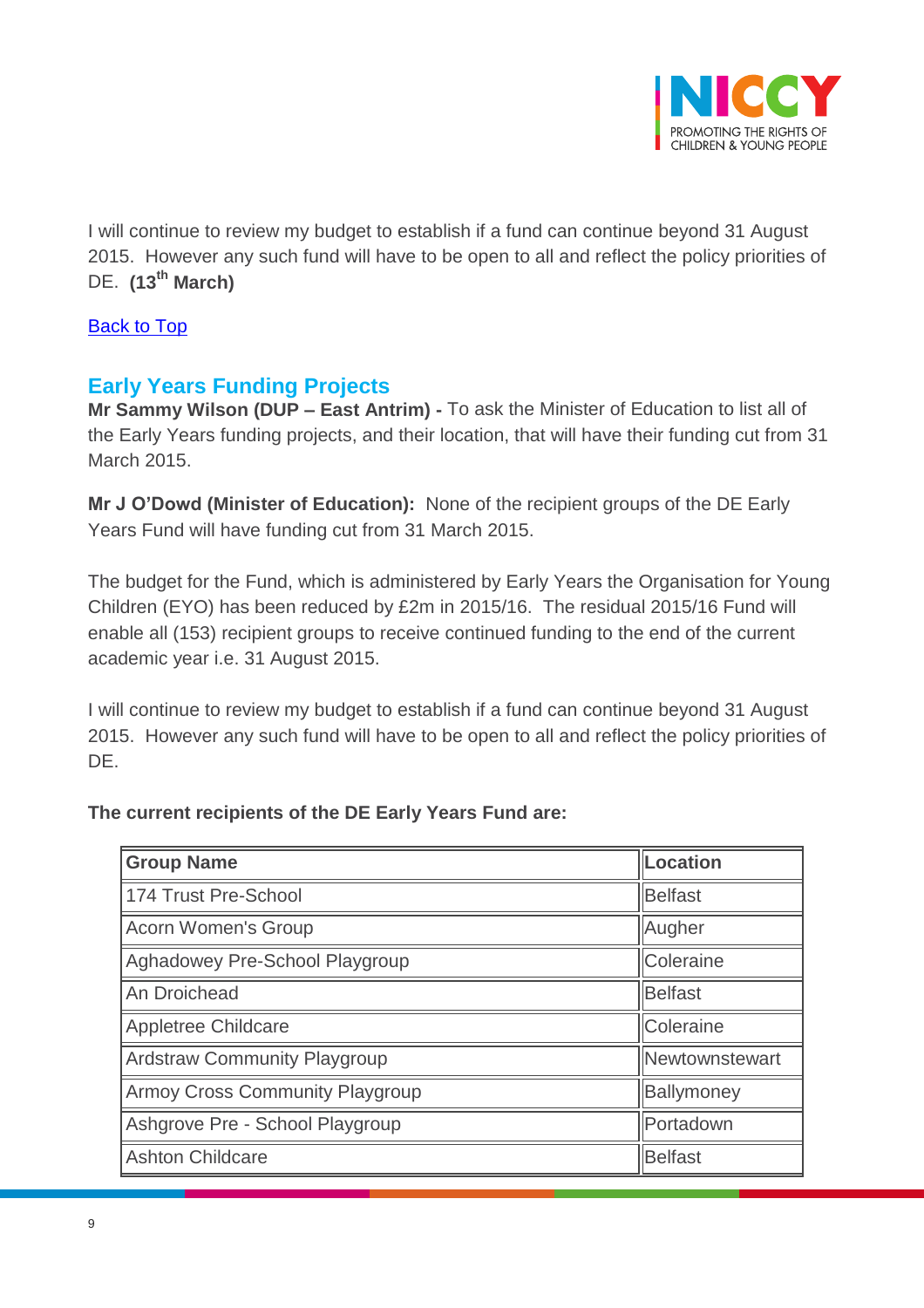

| <b>Group Name</b>                                         | Location         |  |
|-----------------------------------------------------------|------------------|--|
| Lisburn<br><b>Atlas Creche</b>                            |                  |  |
| <b>Atticall Playgroup</b>                                 | Kilkeel          |  |
| <b>Ballinascreen Early Years Pre-Sch Education Centre</b> | Draperstown      |  |
| <b>Balloughry Integrated Community Playgroup</b>          | Derry            |  |
| Ballykinlar Cross Community Pre School Ltd                | Downpatrick      |  |
| <b>Ballymacarrett Youth and Community Project</b>         | <b>Belfast</b>   |  |
| <b>Banagher Community Playgroup</b>                       | Derry            |  |
| <b>Barnardos BME</b>                                      | <b>Belfast</b>   |  |
| <b>Barnardos Forward Steps</b>                            | <b>Belfast</b>   |  |
| <b>Barnardos Travellers Pre-School</b>                    | <b>Belfast</b>   |  |
| <b>BCDA</b>                                               | <b>Belfast</b>   |  |
| Beacon Playgroup<br>Cookstown                             |                  |  |
| <b>Bees Nees Early Years Centre</b>                       | Newtownards      |  |
| Belfast and Lisburn Women's Aid                           | <b>Belfast</b>   |  |
| <b>Benburb Community Playgroup</b>                        | Dungannon        |  |
| <b>Blackie Creche</b>                                     | <b>Belfast</b>   |  |
| <b>Bloomfield Playgroup</b>                               | <b>Belfast</b>   |  |
| <b>Bunnahone Bunnies Playgroup</b>                        | Derrygonnelly    |  |
| <b>Buttonmoon Playgroup</b>                               | Tandragee        |  |
| <b>Carebears Community Playgroup</b>                      | Newtownstewart   |  |
| Carryduff Pre School Playgroup                            | <b>Belfast</b>   |  |
| <b>Castlerock Community Playgroup</b>                     | Castlerock       |  |
| Caw Community Playgroup                                   | Derry            |  |
| Chirpy Chicks Playgroup                                   | Greyabbey        |  |
| <b>Chrysalis Women's Centre</b><br>Craigavon              |                  |  |
| <b>Clady Tiny Tots</b>                                    | Clady            |  |
| Clough & District Community Playgroup                     | <b>Ballymena</b> |  |
| <b>Cloughmills Early Years</b><br><b>Cloughmills</b>      |                  |  |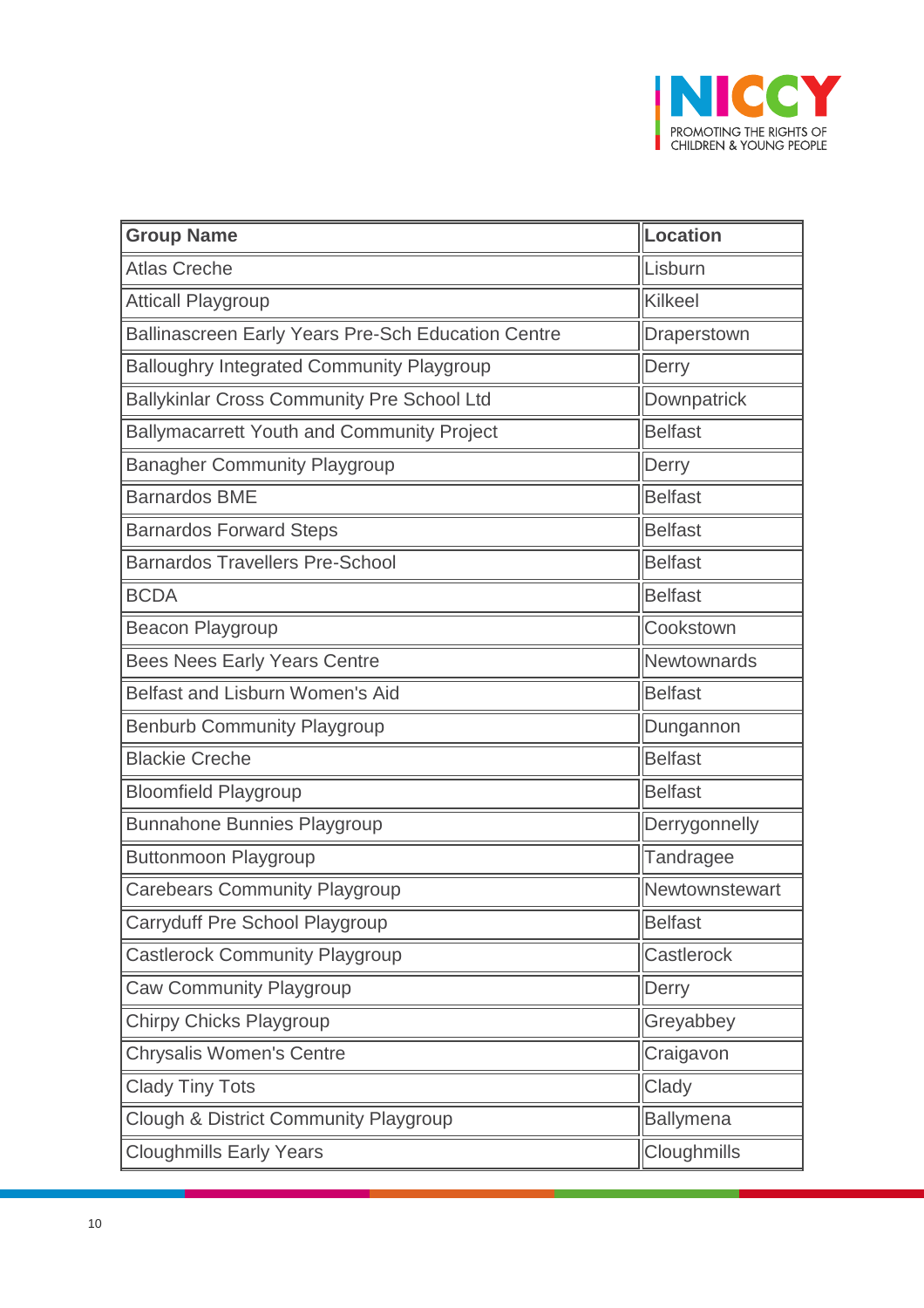

| <b>Group Name</b>                                          | Location       |  |
|------------------------------------------------------------|----------------|--|
| <b>Crows Nest Community Playgroup</b>                      | Coleraine      |  |
| Dara Playgroup                                             | Armagh         |  |
| Derry Well Woman Creche                                    | Derry          |  |
| Derrytrasna Playgroup                                      | Craigavon      |  |
| Dervock Playgroup                                          | Ballymoney     |  |
| <b>Drumellan Community Association</b>                     | Craigavon      |  |
| <b>Drumsurn Parent and Toddler</b>                         | Limavady       |  |
| Dundrum Cross Community Playgroup                          | Dundrum        |  |
| Ballymoney<br><b>Dunloy Community Playgroup</b>            |                |  |
| <b>Dunnaman Childrens Centre</b>                           | Kilkeel        |  |
| <b>Earlybird Playgroup</b><br>Armagh                       |                |  |
| <b>Falls Women's Centre</b><br><b>Belfast</b>              |                |  |
| First Steps Community Playgroup (PM Session)<br>Castlederg |                |  |
| <b>First Steps Day Care Project</b><br>Castlederg          |                |  |
| First Steps Playgroup                                      | <b>Belfast</b> |  |
| <b>Forthspring Afterschools</b>                            | <b>Belfast</b> |  |
| Foyle Downs Syndrome Trust                                 | Derry          |  |
| <b>Gingerbread Lone Parent Services</b>                    | Derry          |  |
| <b>Glenarm Community Pre School</b>                        | Glenarm        |  |
| Greengables Playgroup                                      | Carrickfergus  |  |
| <b>Grove Community Playgroup</b>                           | Lisburn        |  |
| <b>Hansel and Gretal Pre School</b>                        | Glynn          |  |
| Happy Days Playgroup                                       | <b>Newry</b>   |  |
| Harbour Bears Pre-School Playgroup                         | Larne          |  |
| <b>Harpurs Hill Community Early Years</b>                  | Coleraine      |  |
| Hillside Pre School Playgroup                              | Newtownabbey   |  |
| Hobby Horse Playgroup                                      | <b>Belfast</b> |  |
| Holy Cross Pre School<br><b>Belfast</b>                    |                |  |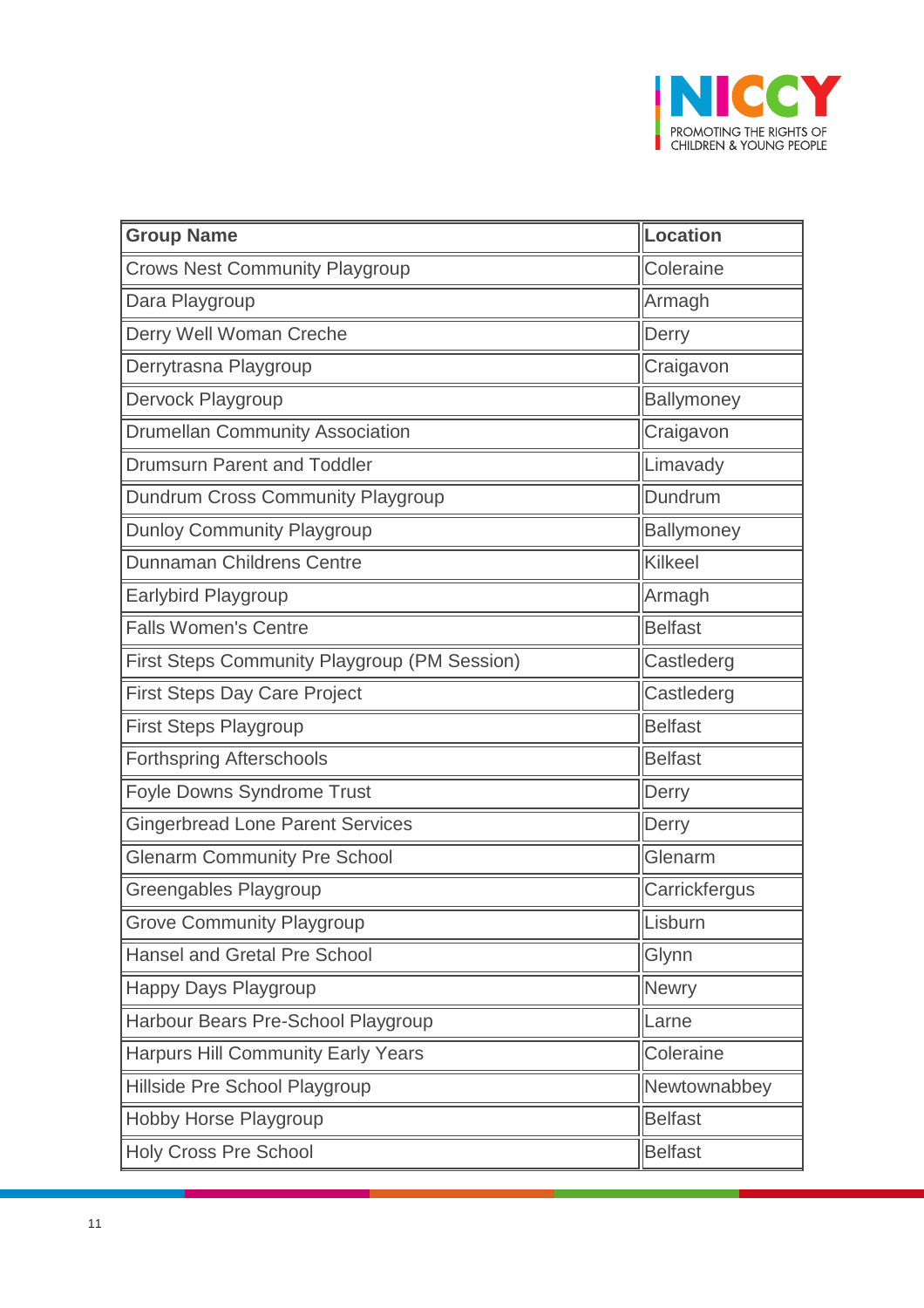

| <b>Group Name</b>                              | Location       |  |
|------------------------------------------------|----------------|--|
| <b>Holy Trinity Centre</b>                     | <b>Belfast</b> |  |
| Ionad Uibh Eachach                             | <b>Belfast</b> |  |
| <b>Kiddies Castle Early Years</b>              | Castledawson   |  |
| <b>Kids Korner</b>                             | Larne          |  |
| <b>Kids R Us Cross Community</b>               | Fivemiletown   |  |
| Kidzone Playgroup (Newry)                      | <b>Newry</b>   |  |
| <b>Kilkeel Community Association</b>           | Kilkeel        |  |
| Killean Playgroup                              | Newry          |  |
| Castlederg<br><b>Killen Parent and Toddler</b> |                |  |
| Killyleagh Early Years P & T                   | Killyleagh     |  |
| Killyman Community Playgroup<br>Dungannon      |                |  |
| Kilkeel<br>Kingdom Playgroup                   |                |  |
| Coalisland<br>Krafty Kids (Ogras)              |                |  |
| Ladybird Playgroup                             | Omagh          |  |
| Laurencetown Playgroup                         | Laurencetown   |  |
| Leitrim Community Playgroup                    | Castlewellan   |  |
| Lifestart Limavady                             | Limavady       |  |
| <b>Ligoniel Family Centre</b>                  | <b>Belfast</b> |  |
| Little Acorns Playgroup Derrynoose             | Derrynoose     |  |
| Little Amps Playgroup                          | Maghera        |  |
| Little Castles Playgroup                       | Lisnaskea      |  |
| Little Diamonds Community Playgroup            | Claudy         |  |
| <b>Little Doves Childcare Centre</b>           | Newtownards    |  |
| Little Folk Playgroup                          | Rostrevor      |  |
| Little Oaks Pre-School Playgroup               | Craigavon      |  |
| Little People Playgroup                        | <b>Newry</b>   |  |
| <b>Little Rainbows PG</b>                      | Maghera        |  |
| Little Rascals Community Playgroup             | Limavady       |  |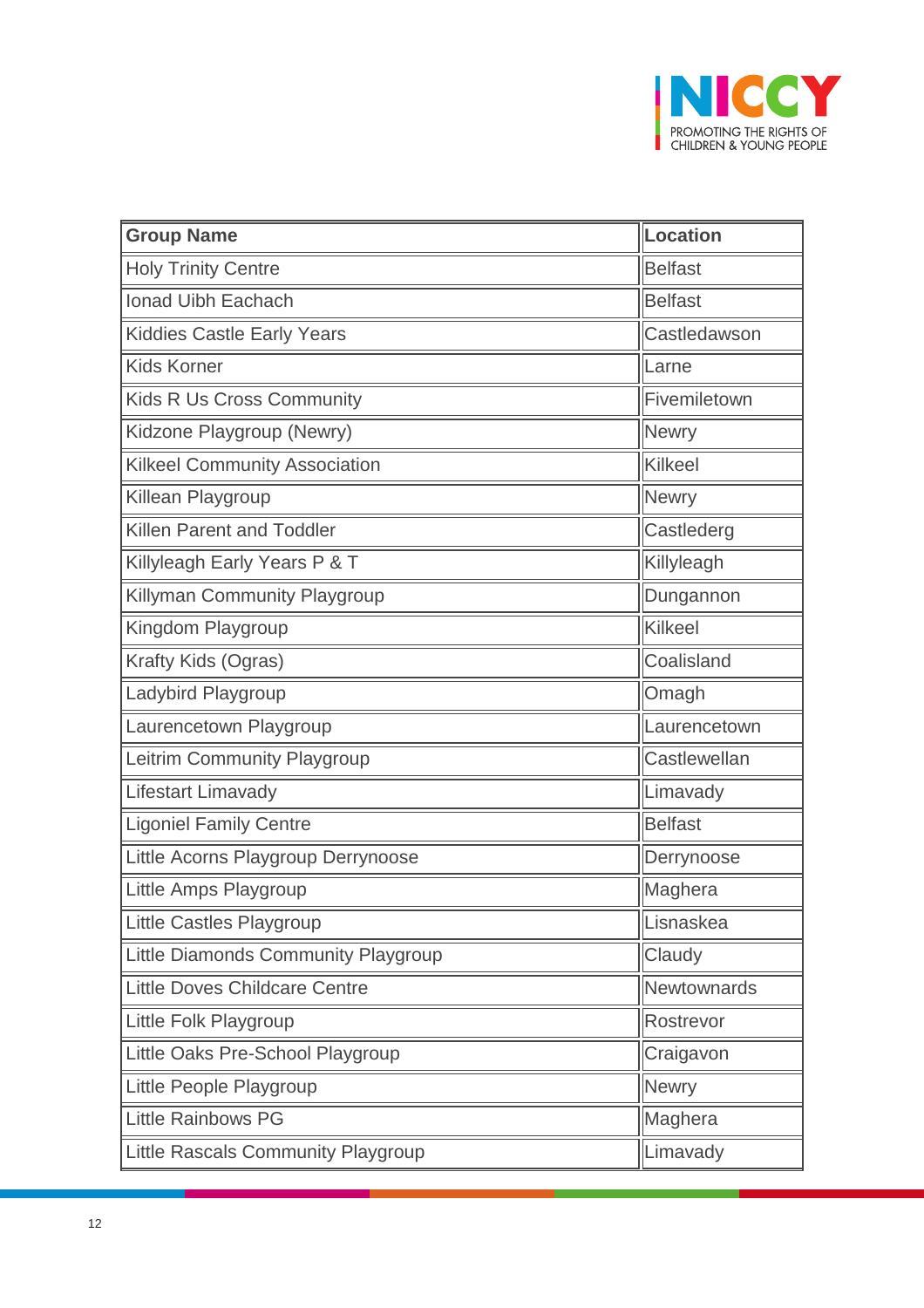

| <b>Group Name</b>                                | Location           |  |
|--------------------------------------------------|--------------------|--|
| Loughilly<br>Little Villagers Playgroup          |                    |  |
| <b>Loughgiel Community PG</b><br>Loughgiel       |                    |  |
| Lower Oldpark Community Association              | <b>Belfast</b>     |  |
| <b>Macosquin Community Playgroup</b>             | Coleraine          |  |
| Magherafelt Womens Group (Kidz Lodge)            | Magherafelt        |  |
| Magic Roundabout Playgroup                       | Omagh              |  |
| Magilligan Community Playgroup                   | Limavady           |  |
| Monkstown Community School Playgroup             | Monkstown          |  |
| <b>Mother Goose Community Playgroup</b>          | <b>Ballycastle</b> |  |
| Naiscoil an Chreagain                            | Silverbridge       |  |
| Naiscoil an tSleibhe Dhuibh<br><b>Belfast</b>    |                    |  |
| Naiscoil Ard Eoin                                | <b>Belfast</b>     |  |
| Naiscoil Charn Tochair                           | Maghera            |  |
| Naiscoil Dhun Padraig                            | Downpatrick        |  |
| Naiscoil Mhachaire Ratha                         | Maghera            |  |
| <b>Newhill First Steps Childcare Centre</b>      | <b>Belfast</b>     |  |
| <b>NICMA</b>                                     | Newtownards        |  |
| O'Fiaich Playgroup                               | Armagh             |  |
| <b>Old Warren Community Association</b>          | Lisburn            |  |
| <b>Omagh Early Years Centre</b>                  | Omagh              |  |
| <b>Orana Nursery</b><br>Newry                    |                    |  |
| <b>Orchard Community Playgroup</b>               | Limavady           |  |
| Parish of Nativity Playgroup, Poleglass          | <b>Belfast</b>     |  |
| Pomeroy Pre School Playgroup                     | Dungannon          |  |
| Portaferry Playgroup                             | Newtownards        |  |
| Portrush Community Pre-School Playgroup          | Portrush           |  |
| Poyntzpass Community Playgroup                   | Poyntzpass         |  |
| Rainbow Child and Family Centre (WHSSB)<br>Derry |                    |  |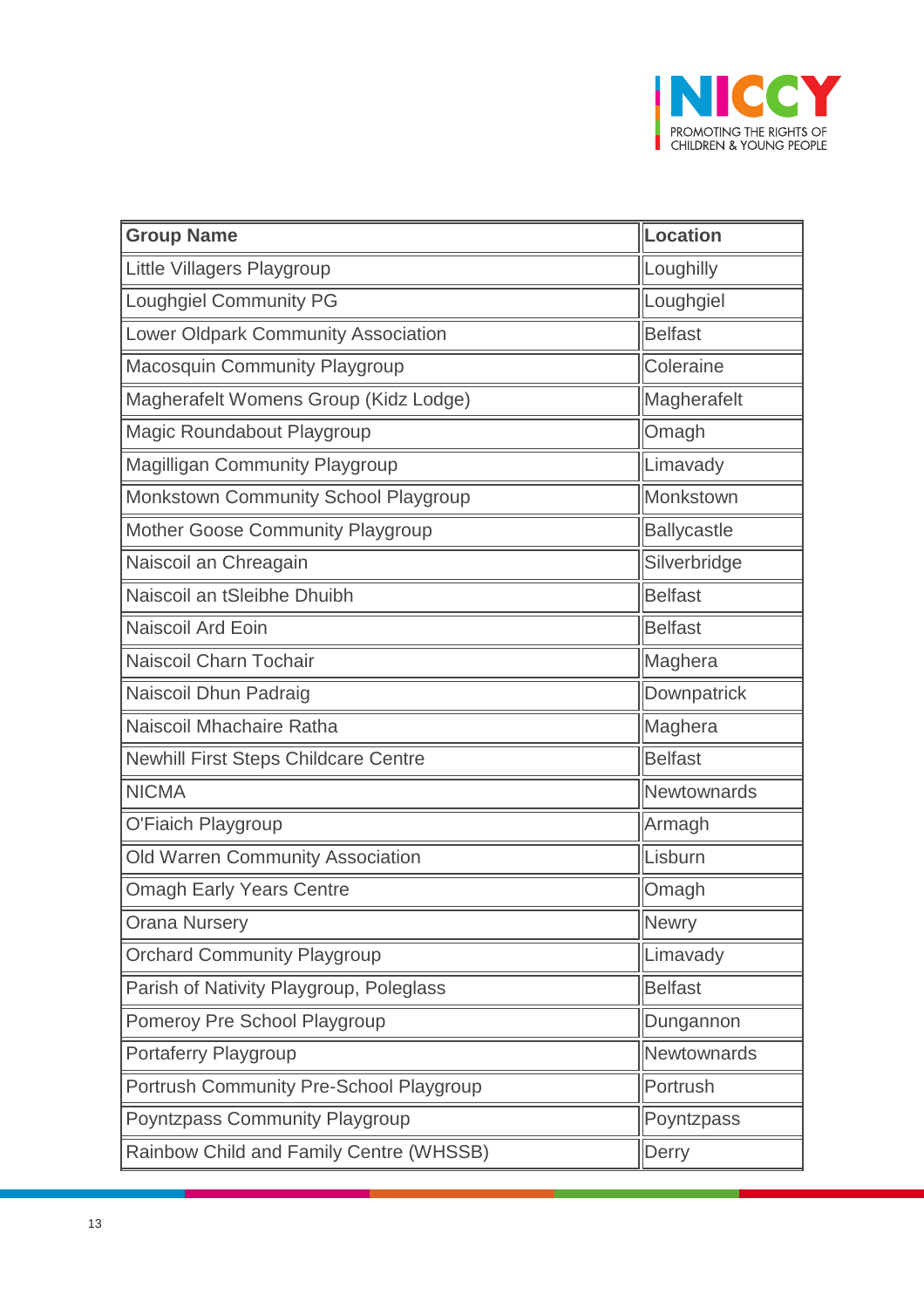

| <b>Group Name</b>                                                   | Location          |  |
|---------------------------------------------------------------------|-------------------|--|
| Rainbow Community Playgroup                                         | Omagh             |  |
| <b>Rainbow Playgroup</b>                                            | Carrickfergus     |  |
| Rasharkin Community Playgroup                                       | <b>Ballymena</b>  |  |
| Roden Street Development Group                                      | <b>Belfast</b>    |  |
| Scoil na Fuiseoige                                                  | Dunmurray         |  |
| <b>Shalom House Creche</b>                                          | <b>Belfast</b>    |  |
| <b>Shankill Women's Centre</b>                                      | <b>Belfast</b>    |  |
| <b>Slievegallion Community Playgroup</b>                            | Magherafelt       |  |
| <b>Smart Attack Childcare Services</b>                              | Omagh             |  |
| <b>St Teresa's Youth Centre</b>                                     | <b>Belfast</b>    |  |
| Maghera<br><b>Stepping Stones Playgroup</b>                         |                   |  |
| <b>Stepping Stones Pre School Nursery</b><br>Newtownabbey           |                   |  |
| <b>Stewartstown Tiny Tots</b><br>Stewartstown                       |                   |  |
| <b>Straidarran Community Playgroup</b>                              | Claudy            |  |
| <b>Strangford Parent and Toddler</b>                                | Strangford        |  |
| <b>Sugar and Spice Playgroup</b>                                    | Drumquin          |  |
| <b>Sunflower Early Years Group</b>                                  | Fintona           |  |
| Taghnevan Pre School Playgroup                                      | Lurgan            |  |
| <b>Taylorstown Cross Community Complex</b>                          | Toomebridge       |  |
| <b>The Cedar Foundation</b>                                         | Derry             |  |
| The Firs Playgroup                                                  | Armagh            |  |
| The Orchard Playgroup                                               | Loughgall         |  |
| <b>Tiny Steps Creche</b>                                            | Cookstown         |  |
| <b>Tiny Toons Playgroup</b>                                         | <b>Ballyhoran</b> |  |
| <b>Tiny Tots Community Playgroup</b><br>Strathfoyle                 |                   |  |
| <b>Tiny Tots Corner Playgroup</b>                                   | Killylea          |  |
| <b>Tober Tinys Playgroup</b>                                        | Tobermore         |  |
| <b>Belfast</b><br>Upper Andersonstown Comm. Forums Daycare Facility |                   |  |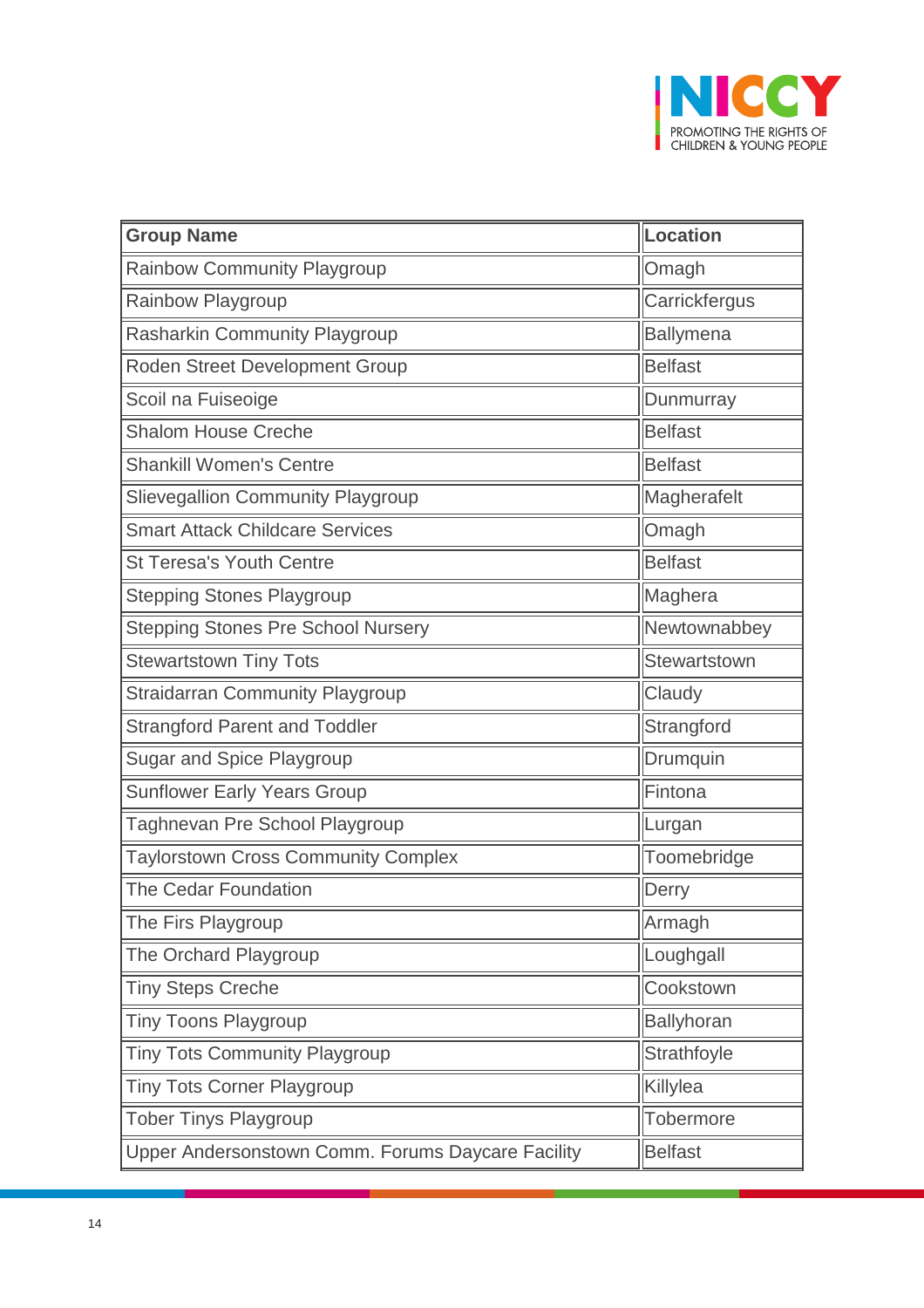

| <b>Group Name</b>                  | <b>Location</b>  |
|------------------------------------|------------------|
| West Bann Development (Dev Worker) | <b>Coleraine</b> |
| <b>Whiterock Creche Centre</b>     | Belfast          |
| <b>Windsor Women's Centre</b>      | <b>Belfast</b>   |
| Zero-8-Teen                        | <b>Brownlow</b>  |

**(13th March)**

[Back to Top](#page-0-0)

### <span id="page-14-0"></span>**Early Years Fund**

**Ms Claire Sugden (Ind – East Londonderry) -** To ask the Minister of Education how a reduction of the Early Years Fund would impact upon the most disadvantaged communities in Northern Ireland.

**Mr J O'Dowd (Minister of Education):** During 2014/15 there were 153 recipients of the DE Early Years Fund. The Fund was established to help sustain certain early childhood services in areas of greatest need which were facing funding difficulties when Peace II funding ended; and to support of a number of Capacity and Development posts aimed at enhancing quality and good governance within the early childhood sector.

The Fund is effectively "closed" as applications are generally only accepted from previous recipients to the Fund.

Following a reduction of £2m the residual Fund will have a value of £941k in 2015/16. This will enable all recipient groups to receive continued funding to the end of the current academic year i.e. 31 August 2015.

I will continue to review my budget to establish if a fund can continue beyond 31 August 2015. However any such fund will have to be open to all and reflect the policy priorities of DE. **(13th March)**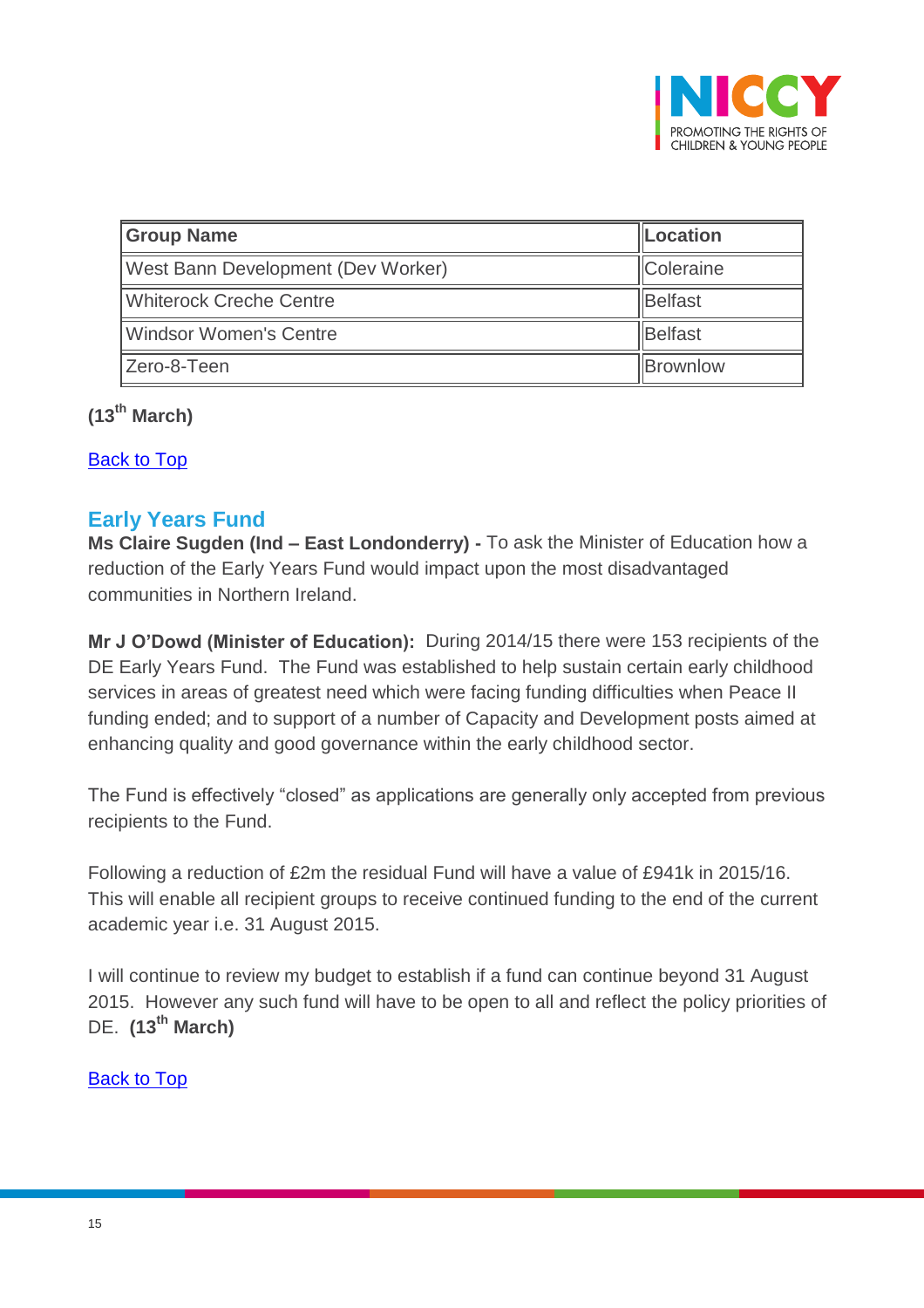

## <span id="page-15-0"></span>**Safeguarding and Behaviour Support Budget**

**Miss Michelle McIlveen (DUP – Strangford) -** To ask the Minister of Education how he intends to achieve savings of £1.4m in the Safeguarding and Behaviour Support budget.

**Mr J O'Dowd (Minister of Education):** I will be making £12m of earmarked funding available to the Education Authority (EA) for Safeguarding and Behaviour Support in the 2015/16 financial year. This is a very sizeable budget over and above the Authority's core budget.

It is not planned that any services in this area will be removed, however, the Department has identified areas where new work will be deferred and others where we believe there is scope for administrative savings to be made.

Ultimately it will be a decision for the EA where the savings are made or whether additional resources for safeguarding and behaviour support can be found elsewhere in its budget. As with all other aspects of the education budget, we must consider how we effectively meet these needs with less money. **(13th March)**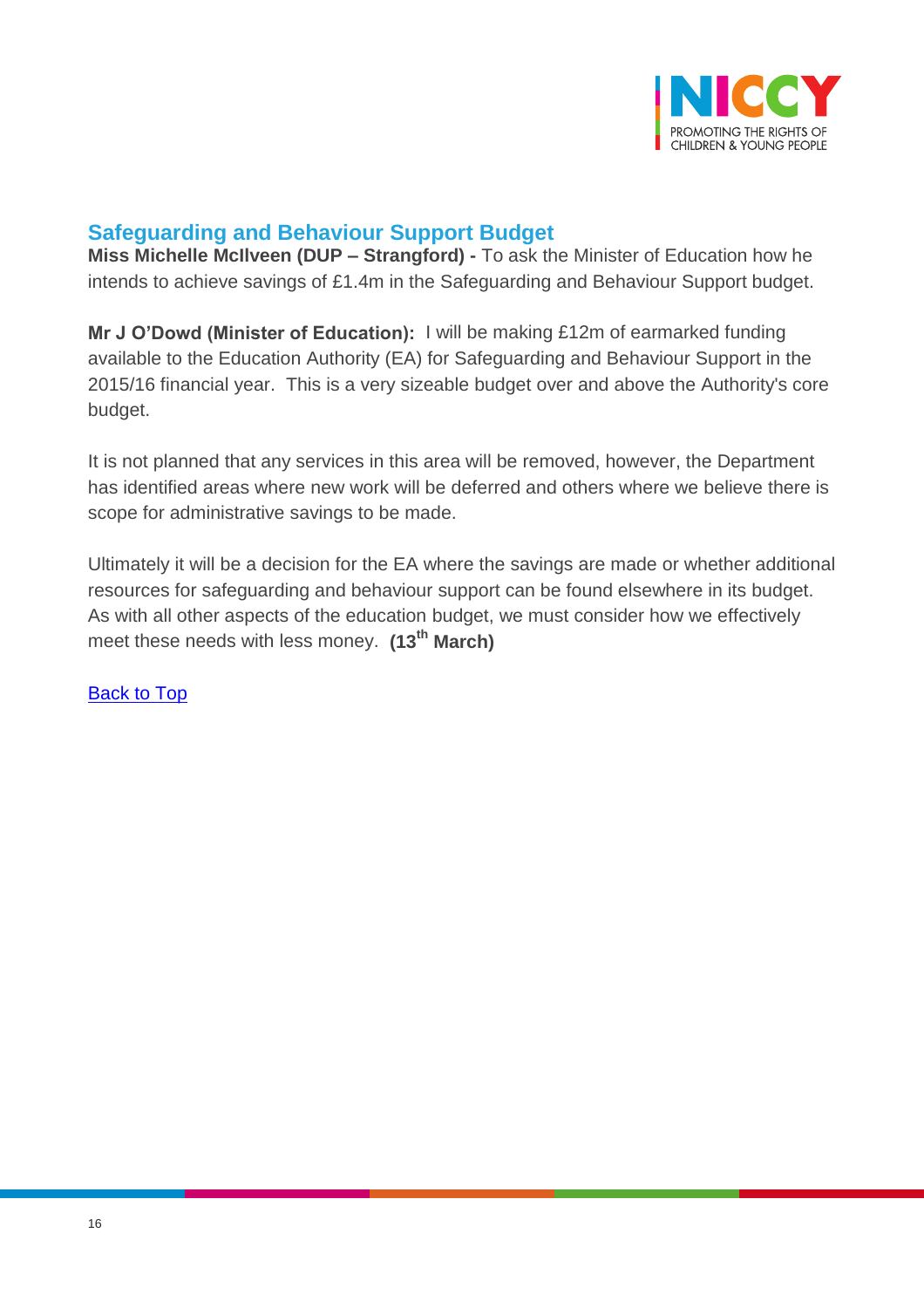

# **Department of Employment and Learning**

## <span id="page-16-0"></span>**Apprenticeship Places**

**Mr Phil Flanagan (Sinn Féin – Fermanagh and South Tyrone) -** To ask the Minister for Employment and Learning what consideration has been given to introducing a ring fenced number of apprenticeship places for people with special educational needs.

**Mr S Farry (Minister for Employment and Learning):** My Department's Apprenticeships NI programme is an employer-led training provision, with employers creating apprenticeship positions in line with their future business needs. It is therefore employers who determine the number of apprenticeships available.

Where required, a 'disability supplement' of up to £1,560 is available to enable training suppliers to provide individual apprentices with support in relation to the off-the-job training element of an apprenticeship, for example, to provide additional training or specialist equipment.

Specialist Disability Support Suppliers are contracted to work with training suppliers to ensure that apprentices with disabilities are given every opportunity to overcome their difficulties and develop using appropriate support mechanisms.

In relation to employing an apprentice, the Department can also provide specialist disability support to employers and apprentices through the Workable (NI) and Access to Work (NI) programmes.

Extensive information on relevant services is available through the Skills to Succeed website<http://www.nidirect.gov.uk/skills-to-succeed> **(9th March)**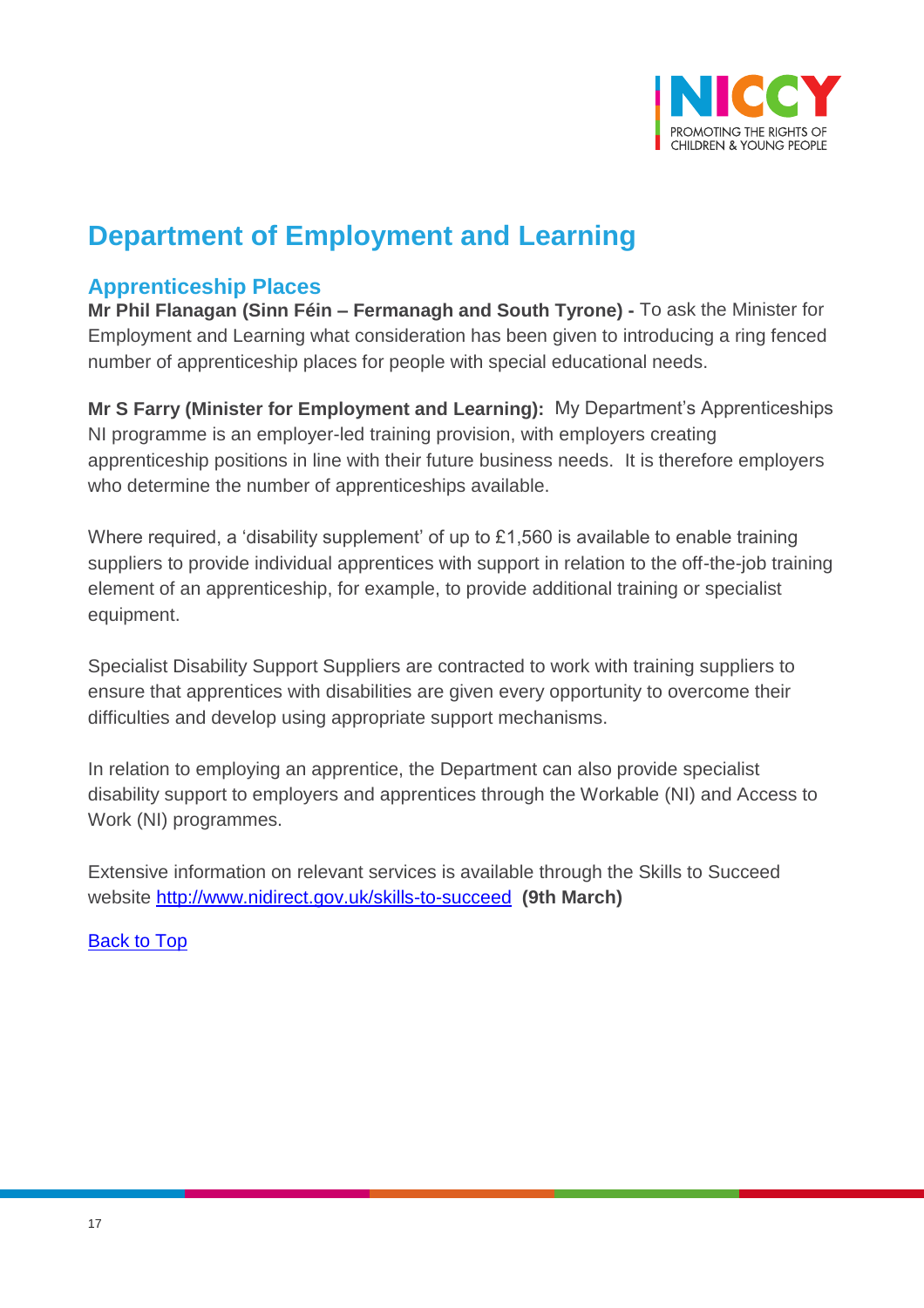

# **Department for Environment**

## <span id="page-17-0"></span>**Newry and Mourne District Council**

**Lord Morrow of Clogher Valley (DUP – Fermanagh and South Tyrone) -** To ask the Minister of the Environment for his assessment of Newry and Mourne District Council's decision to name a children's play park in memory of a convicted terrorist.

**Mr M Durkan (Minister of the Environment):** The naming of a facility by a district council is a matter for that council, as an independent legal entity. However, in the exercise of its functions, a district council must have regard to the provisions of section 75 of the Northern Ireland Act 1998 in relation to equality of opportunity and the promotion of good relations.

In taking decisions councillors should also bear in mind their responsibilities when acting as a district council to represent the interests of all the residents of the local government district.

The provisions that I brought before the House on 24 February 2015 in the draft Local Government (Standing Orders) Regulations (Northern Ireland) 2015 were designed to copper-fasten the provisions, for the protection of the interests of minority communities in council decision-making, contained in the Local Government Act (Northern Ireland) 2014.

The absence of the approval of the draft Regulations, as a result of the tabling of a Petition of Concern, means that the protections that this House approved when it passed the 2014 Act will not be delivered, and a means for addressing issues similar to that which the member highlights, through the combination of call-in as provided for in the 2014 Act and qualified majority voting, is no longer available.

The Standing Orders Regulations, had they been approved, would provide the mechanism to require a decision called in by councillors on disproportionate adverse impact grounds to be taken by a qualified majority. This would mean that such decisions would require the support of 80 per cent of the members who are present and voting on the decision for it to be approved, and become council policy. **(11th March)**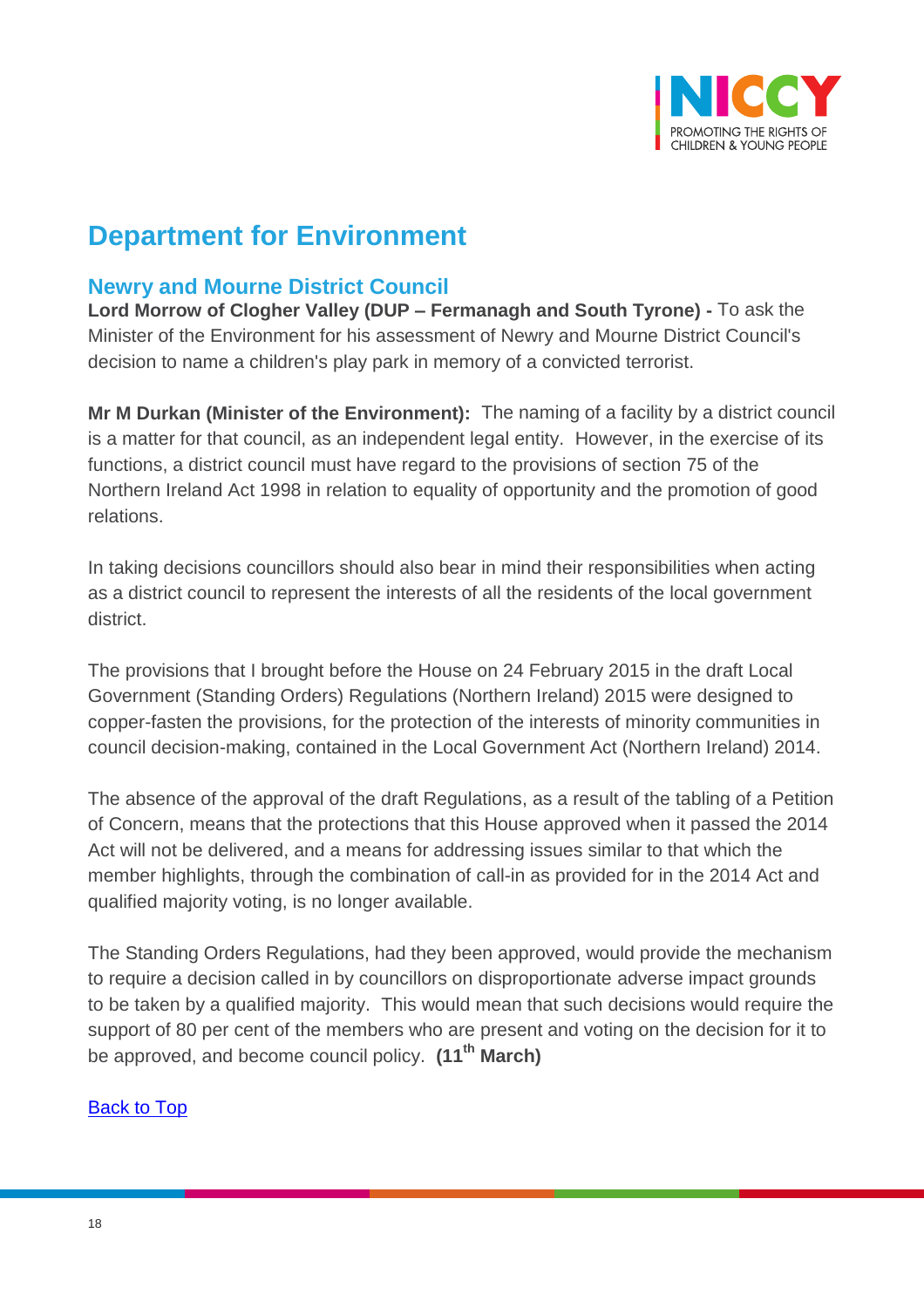

# **Department of Health**

## <span id="page-18-0"></span>**Goods, Facilities and Services Legislation**

**Mr Fearghal McKinney (SDLP – South Belfast) -** To ask the Minister of Health, Social Services and Public Safety for his assessment of the impact the proposed Goods, Facilities and Services legislation will have on the provision of health and social care services.

**Mr J Wells (Minister of Health, Social Services and Public Safety):** I understand that the main aim of the proposed Goods, Facilities and Services legislation is to outlaw unjustifiable age discrimination by those providing goods, facilities and services and exercising public functions. However, it is not possible to offer an assessment of the impact of the proposed legislation on the provision of health and social care services until a final version of the Bill has been prepared and available for scrutiny. **(9th March)**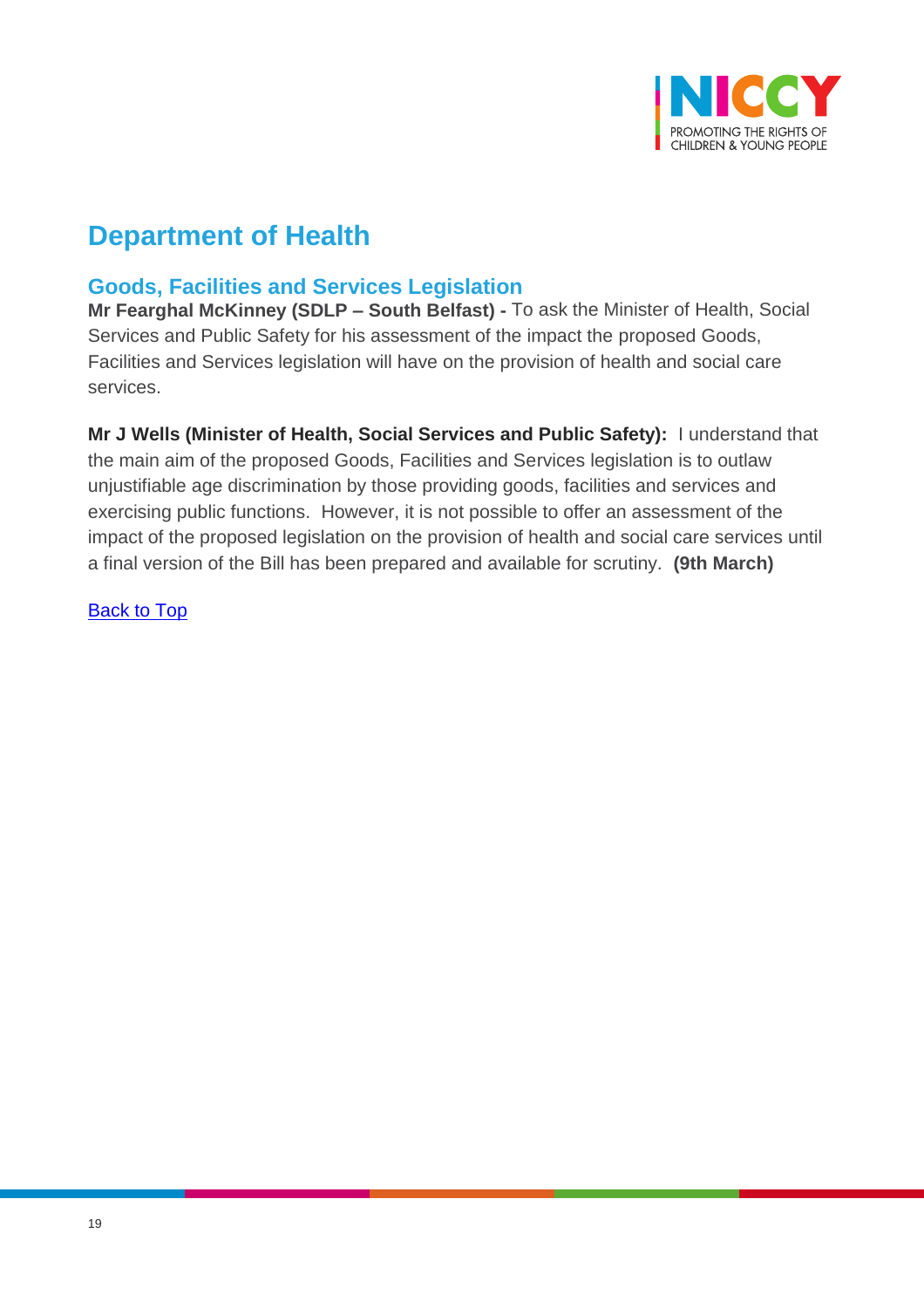

## <span id="page-19-0"></span>**Drug Rehabilitation Treatment**

**Mr Steven Agnew (GPNI – North Down) -** To ask the Minister of Health, Social Services and Public Safety to detail (i) the number of children referred for drug rehabilitation treatment in each of the last three years; and (ii) the percentage of children referred who have not relapsed into drug use.

**Mr J Wells (Minister of Health, Social Services and Public Safety):** Information on the number of children referred for drug rehabilitation treatment is not available. However, the number of young people aged under eighteen who presented for treatment for drug misuse to Addiction Treatment Service providers is collected through the Drugs Misuse Database (DMD). The latest publication is available at: [http://www.dhsspsni.gov.uk/dmd-](http://www.dhsspsni.gov.uk/dmd-2013-14.pdf)[2013-14.pdf.](http://www.dhsspsni.gov.uk/dmd-2013-14.pdf)

The number of young people aged under eighteen who presented for treatment for drug misuse in each of the last three years is given in the table below.

| $\vert$ Year  | Under 18s who presented for treatment for drug misuse |  |
|---------------|-------------------------------------------------------|--|
| 2011/12       |                                                       |  |
| $\ 2012/13\ $ | 198                                                   |  |
| 2013/14       | 74                                                    |  |

Source: Drugs Misuse Database

Information on the percentage of children referred who have not relapsed into drug use is not available. **(9th March)** [Back to Top](#page-0-0)

### <span id="page-19-1"></span>**Drug and Alcohol Addiction Treatment**

**Ms Rosaleen McCorley (Sinn Fén – West Belfast) -** To ask the Minister of Health, Social Services and Public Safety how many young people have been treated in Beechcroft for drug and alcohol addiction, since the facility opened.

**Mr J Wells (Minister of Health, Social Services and Public Safety):** No young people have been treated solely for drug or alcohol addiction in Beechcroft since the facility opened. Young people being treated in Beechcroft are likely to have a range of social and emotional problems, including substance misuse, for which they need specialist support. **(10th March)** [Back to Top](#page-0-0)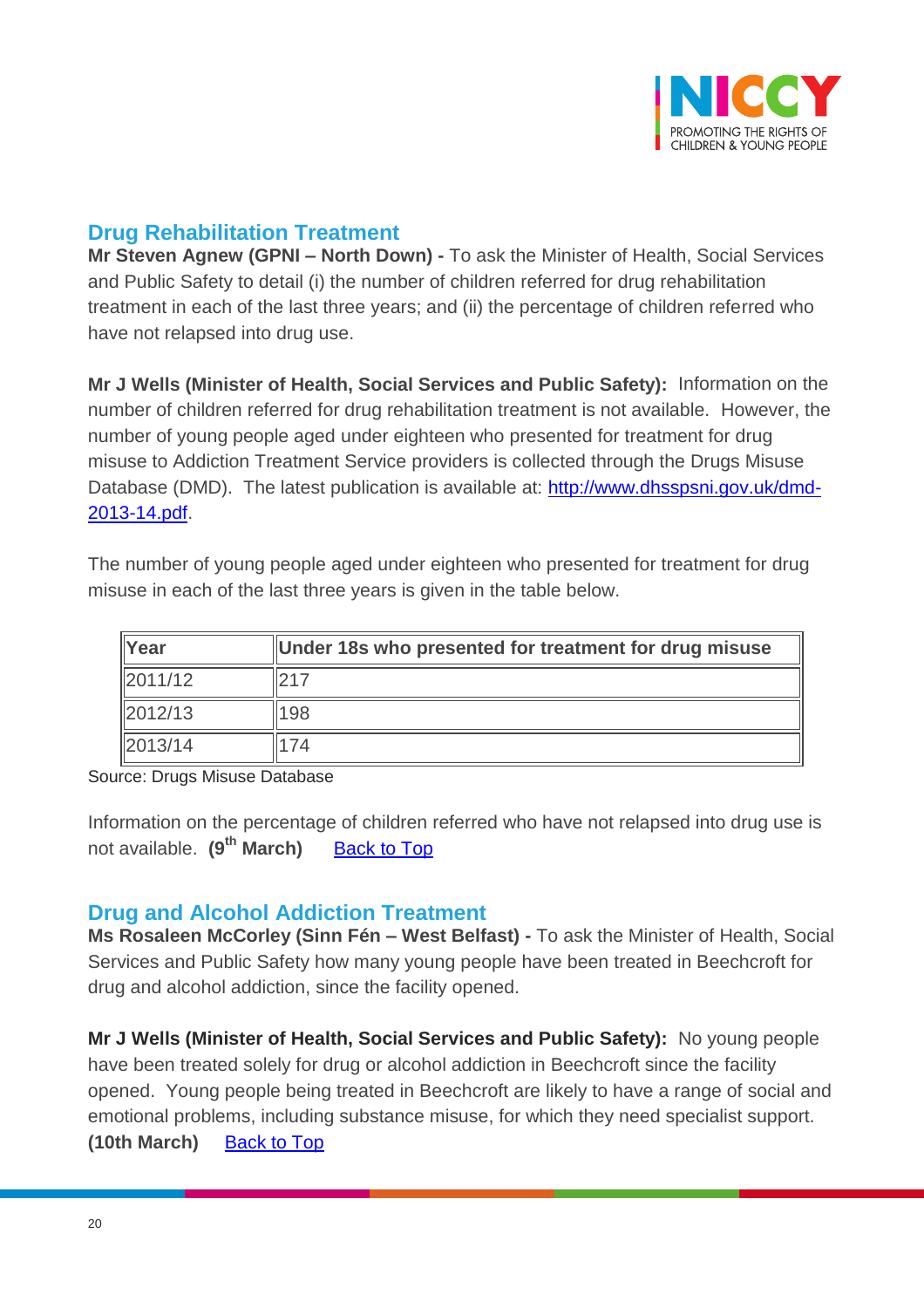

## <span id="page-20-0"></span>**Drug and Alcohol Addictions Contractual Reviews**

**Ms Rosaleen McCorley (Sinn Féin – West Belfast) -** To ask the Minister of Health, Social Services and Public Safety how many Extra Contractual Reviews have been requested and granted for young people with drug and alcohol addictions in the last five years.

**Mr J Wells (Minister of Health, Social Services and Public Safety):** The Health and Social Care Board (HSCB) operates a process which allows local Health & Social Care Trusts, in exceptional circumstances, to refer patients outside NI by means of an Extra Contractual Referral (ECR). ECRs must be based on clinical recommendations for specific treatment needs that cannot be met in NI. Such a referral must outline all of the resources that have been considered locally, and why these are felt to be inappropriate. The HSCB does not hold ECR records for the full timescale specified and does not routinely collect the information requested.

### **However, in 2013/14:**

- The HSCB did not support any inpatient treatment outside Northern Ireland for patients (adults or children) with a primary diagnosis of addiction.
- The HSCB received 24 ECR requests for mental health and addiction services, approving 21 of them. These referrals were for Child and Adolescent Mental Health Services (CAMHS), Eating Disorder, Obsessive–compulsive Disorder (OCD), Mental Health Assessment, Acquired Brain Injury, Personality Disorder, Eating Disorder and Alcohol Dependency (some of the referrals were for a combination of these issues).

In analysing these referrals, we can confirm 11 of the 24 requests related to children i.e. referrals within the CAMHS and Family and Child Care programmes of care. The HSCB has stated that given the low number of Extra Contractual Referrals (ECRs) made for mental health or addiction services, to ensure anonymity it is not possible to provide further breakdown on these figures. **(11th March)**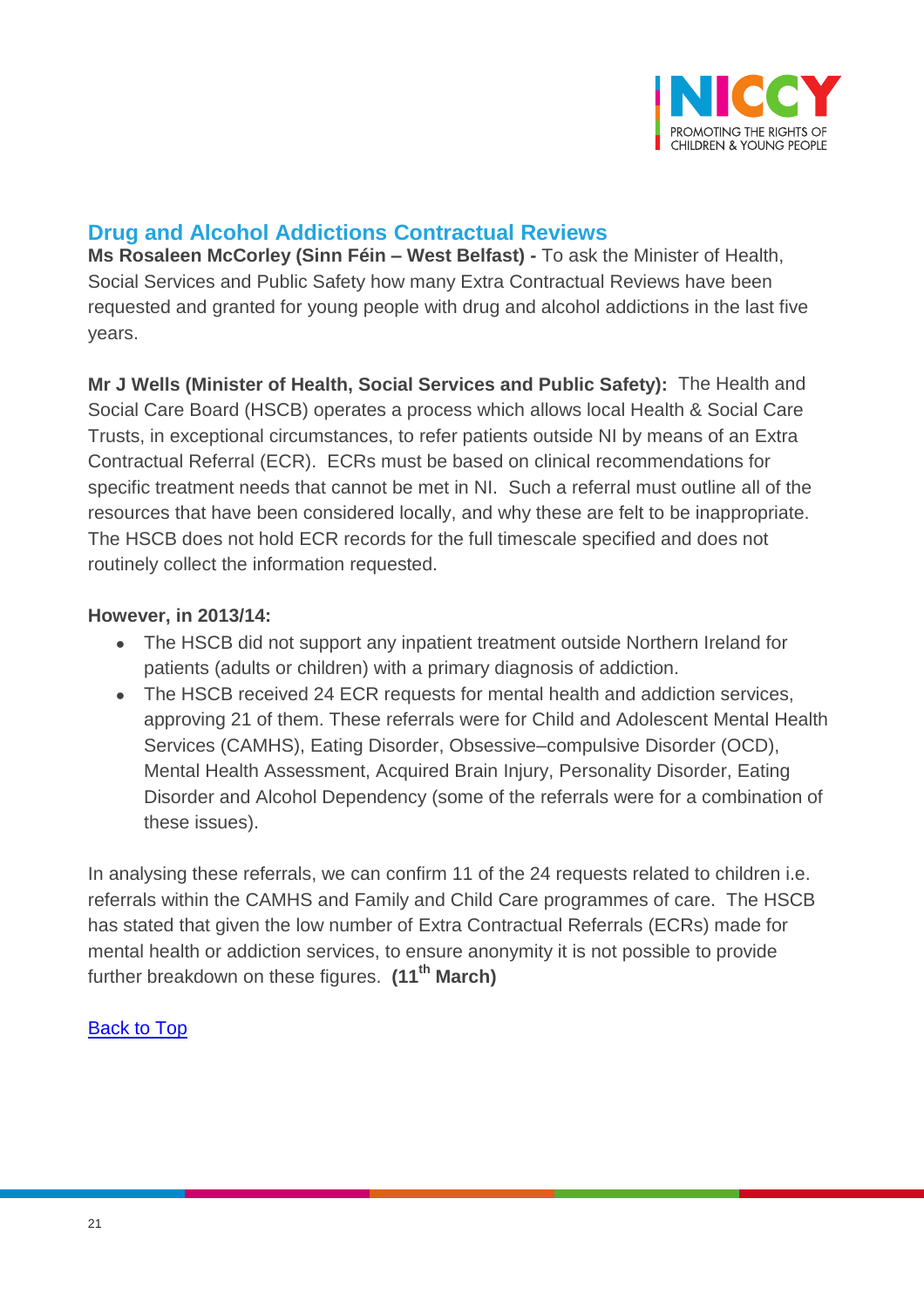

# <span id="page-21-0"></span>**Drug Rehabilitation Best Practice**

**Mr Steven Agnew (GPNI – North Down) -** To ask the Minister of Health, Social Services and Public Safety to detail the evidence in relation to best practice in drug rehabilitation for young people; and for his assessment of whether the current provision of services in Northern Ireland can be defined as best practice.

**Mr J Wells (Minister of Health, Social Services and Public Safety):** Young people will require a range of services – from information, education and awareness raising through to treatment and support. Evidence shows that very few young people actually develop physical dependency.

The research shows limited evidence for the effectiveness of residential treatment services for young people – with community-based services being deemed as effective as or more effective than residential treatment for the majority of young people. Guidance from the former National Treatment Agency in the UK states that those young people who do use drugs or alcohol problematically are likely to be vulnerable and experiencing a range of problems, including mental health issues, trauma, and relationship issues. It is therefore important that such young people can access holistic services – including child and adolescent mental health services – which should be supported by in-reach specialist input and support to address the substance misuse element of their issues. This is the approach currently undertaken in Northern Ireland. For the very small number of young people who may need residential treatment just for alcohol and drug misuse, an Extra Contractual Referral to a service outside Northern Ireland may be appropriate – there were no such referrals in 2013/14 (the last year figures are currently available for). **(11th March)**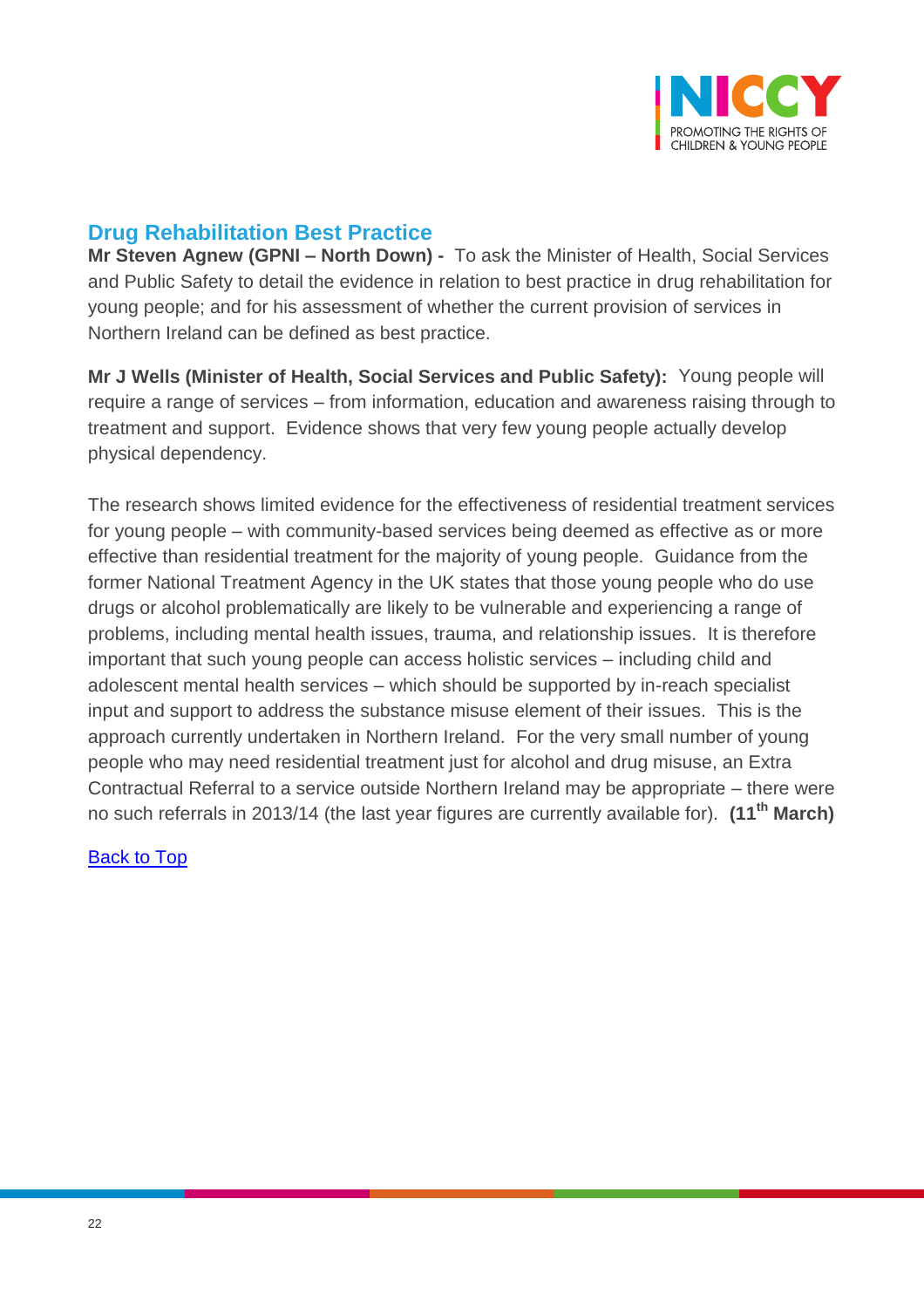

# <span id="page-22-0"></span>**Drug Rehabilitation Facilities**

**Mr Steven Agnew (GPNI – North Down) -** To ask the Minister of Health, Social Services and Public Safety (i) what drug rehabilitation facilities are available for children in Northern Ireland; (ii) where facilities are located; (iii) the number of spaces currently available in these facilities; (iv) the criteria which must be met before a child is referred into these facilities; and (v) how a child can be referred to these facilities.

**Mr J Wells (Minister of Health, Social Services and Public Safety):** Drug and alcohol misuse services for young people cover a wide range of areas from education, information and awareness raising, through to early intervention and harm reduction, communitybased counselling and mentoring services right up to treatment and support. Where appropriate, these services work in partnership with other Health and Social Care teams to respond to the complex needs of clients, including Children and Family Services, Mental Health teams, Probation and Criminal Justice teams. The full range of alcohol and drug services available across Northern Ireland, and their locations and contact details, can be accessed at the following link: [http://www.publichealth.hscni.net/publications/drug-and](http://www.publichealth.hscni.net/publications/drug-and-alcohol-directories-services)[alcohol-directories-services.](http://www.publichealth.hscni.net/publications/drug-and-alcohol-directories-services) It should be noted that work is underway to commission a range of updated services in light of new guidelines and evidence, and it is anticipated these will be in place from July 2015.

Given the nature of these services, it is not possible to say how many spaces are available as they cover a variety of different approaches and treatment models. The criteria for accessing these services or being referred differs between the service types – but the initial approach should be through the young person's GP, who can refer them to the appropriate care pathway. In addition, some of the services accept self-referrals (such as the young people's counselling services in each Trust area).

In a majority of cases, children and young people with the most complex substance misuse problems also have co-occurring issues such as mental health, trauma, criminal justice involvement, relationship problems, etc. This means that it is therefore important that such young people can access holistic services which should be supported by inreach from alcohol and drug misuse specialist input. The Child & Adolescent Inpatient Unit at Beechcroft, which has 33 beds and is based at the Forster Green Hospital, is the dedicated regional mental health inpatient facility for children and young people under the age of 18 in Northern Ireland. If a young person is admitted to Beechcroft, and as well as mental health problems they also have substance misuse problems, they are supported on an in-reach basis by the Drugs and Alcohol Misuse Mental Health Service (DAMMHS) team. (**11th March)** [Back to Top](#page-0-0)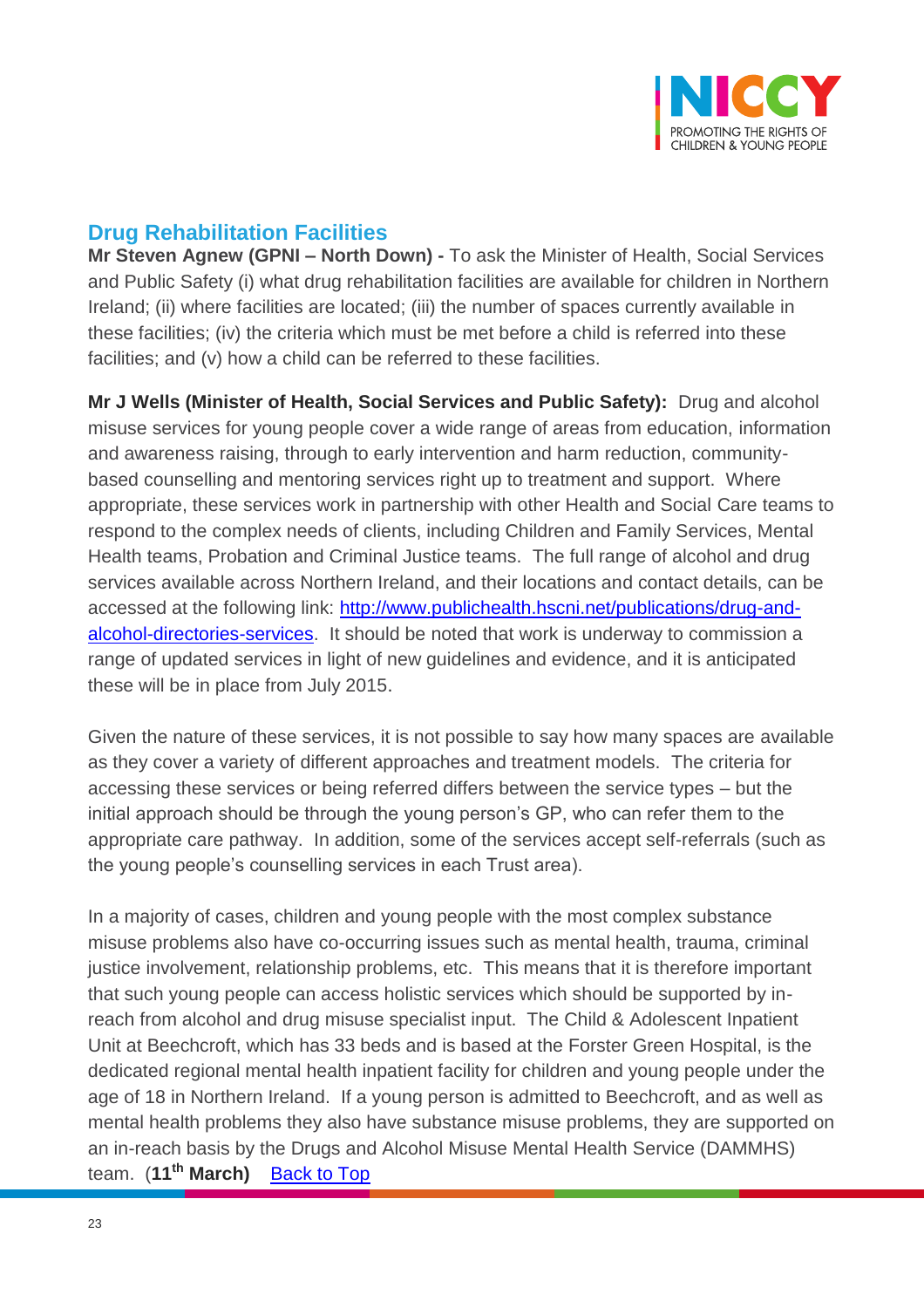

# **Department of Justice**

# <span id="page-23-0"></span>**Age of Criminal Responsibility**

**Mr Basil McCrea (NI21 – Lagan Valley) -** To ask the Minister of Justice whether any progress has been made on increasing the age of criminal responsibility.

**Mr D Ford (Minister of Justice):** To date, there has been no progress on raising the minimum age of criminal responsibility in line with the recommendation in the Youth Justice Review. The absence of cross-party support for an increase has meant that my Department cannot implement any such change.

Whilst this remains the case, criminal justice agencies will continue to work in partnership with other statutory and voluntary organisations to divert children from crime and the criminal justice system and support them to make positive life choices. **(11th March)**